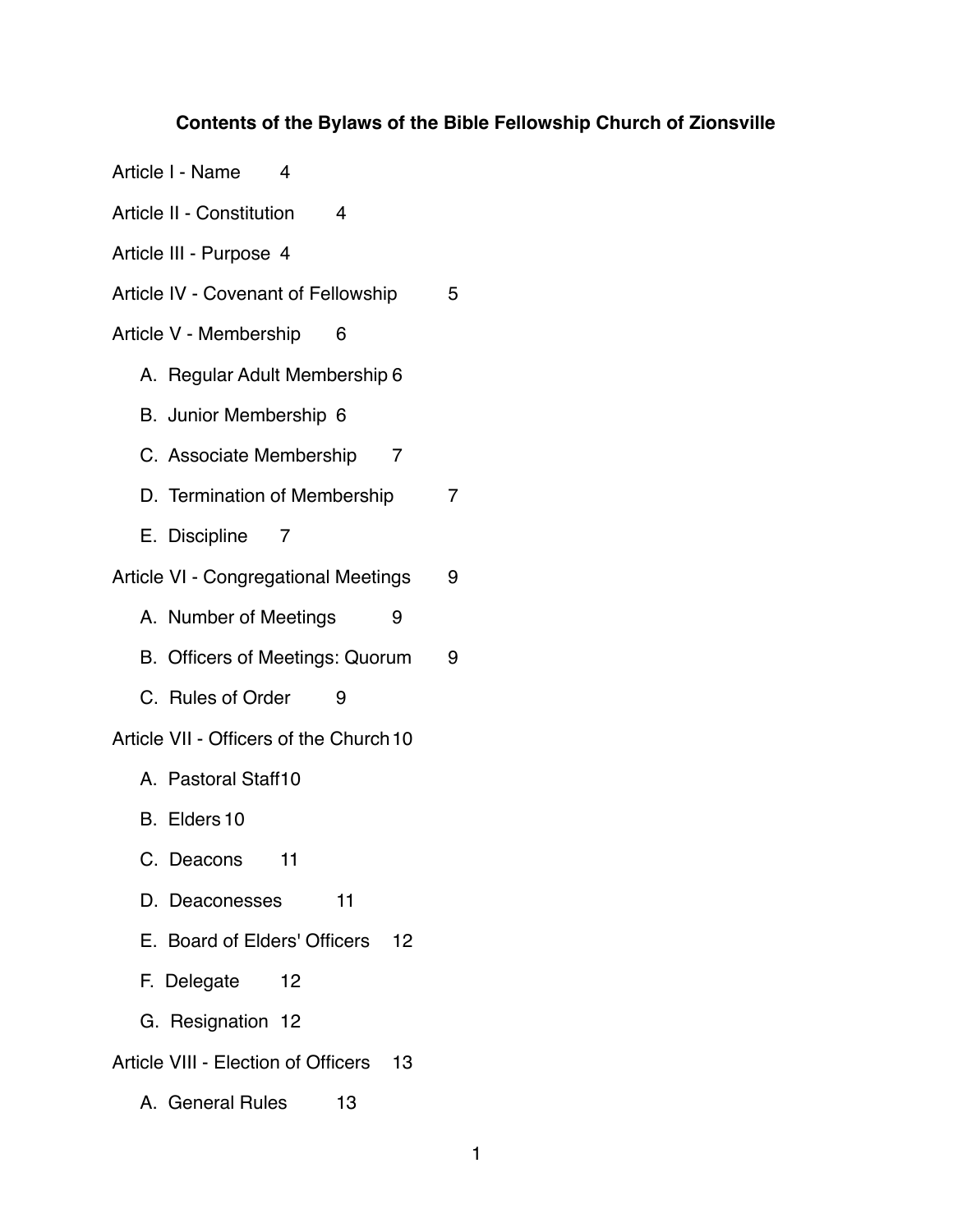[B. Particular Rules 13](#page-12-2)

#### [Article IX - Committees of the Church 14](#page-13-0)

- [A. Required Committees 14](#page-13-1)
	- 1. [General Rules 14](#page-13-2)
	- 2. [Christian Education Committee 14](#page-13-3)
	- [3. Finance Committee 15](#page-14-0)
	- [4. Legal Committee15](#page-14-1)
	- [5. Membership Committee 16](#page-15-0)
	- [6. Nominating Committee 16](#page-15-1)
	- [7. Pastoral Relations Committee 16](#page-15-2)
- [B. Optional Committees 17](#page-16-0)
- [C. Committees In General 17](#page-16-1)
- [Article X Organization of the Church 18](#page-17-0)
	- [A. General Rules 18](#page-17-1)
	- [B. Approved Organizations 18](#page-17-2)
- [Article XI Church Employees 18](#page-17-3)

[Article XII - Amendments 19](#page-18-0)

- [Article XIII Conflict of Interest Policy 19](#page-18-1)
- [Article XIV Gift Acceptance Policy 19](#page-18-2)
- [Article XV Whistle Blower Policy 20](#page-19-0)

[SUBSTANTIVE CHANGES MADE TO THE BY-LAWS AT THE DISCRETION OF THE](#page-20-0)  BOARD OF ELDERS DURING THE PERIOD FROM MAY 20, 1992 - MAY 25, 1994 21

[APPENDIX TO THE BY-LAWS 22](#page-21-0)

[Optional Committee Information 22](#page-21-1)

[I. Fellowship Committee 22](#page-21-2)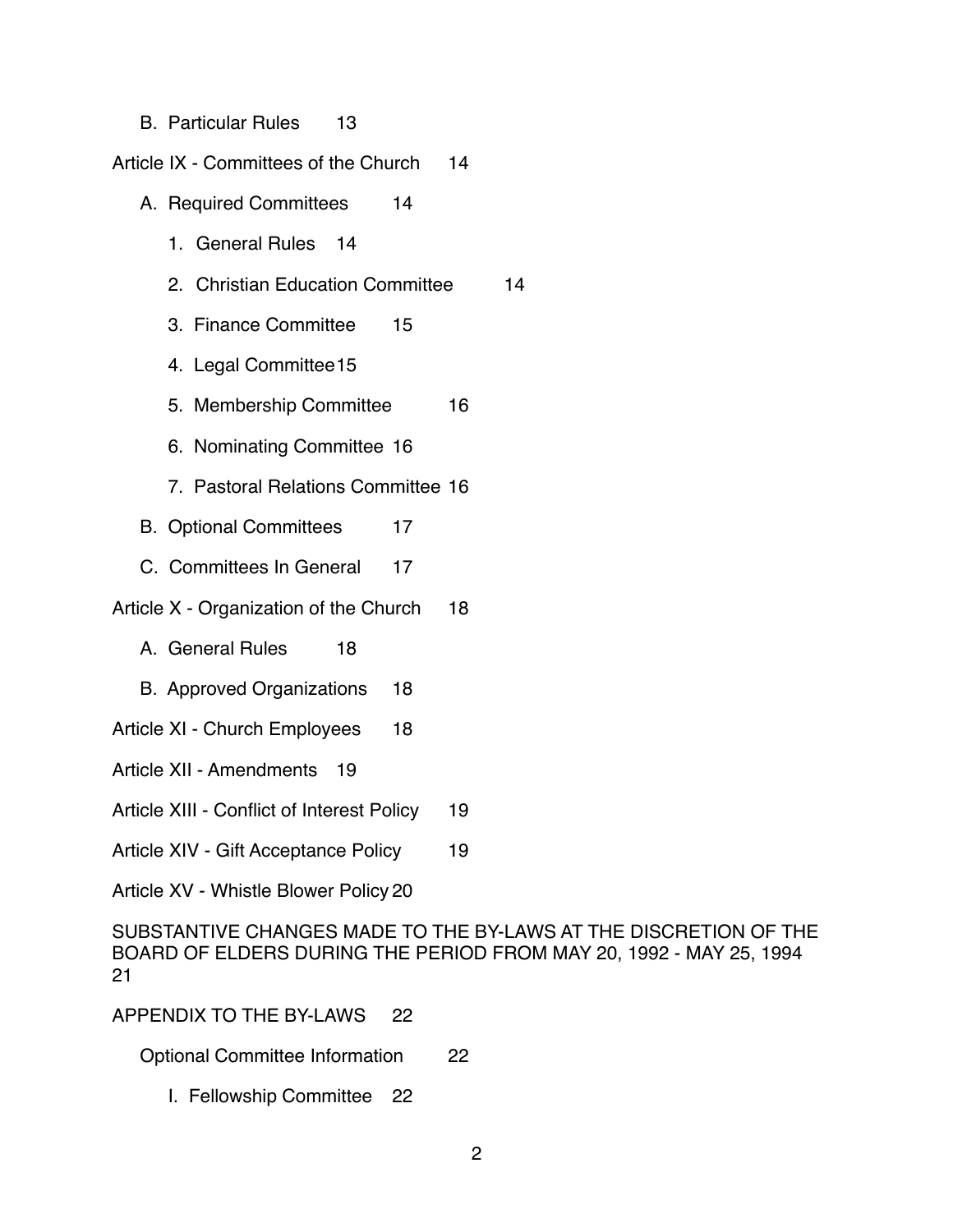- [II. Missions Committee 22](#page-21-3)
- [III. Music Committee 23](#page-22-0)
- [IV. Ordinances Committee 23](#page-22-1)
- [V. Property Committee 23](#page-22-2)

[CONFLICT OF INTEREST/RELATED PARTY 31](#page-30-0)

[QUESTIONNAIRE 31](#page-30-1)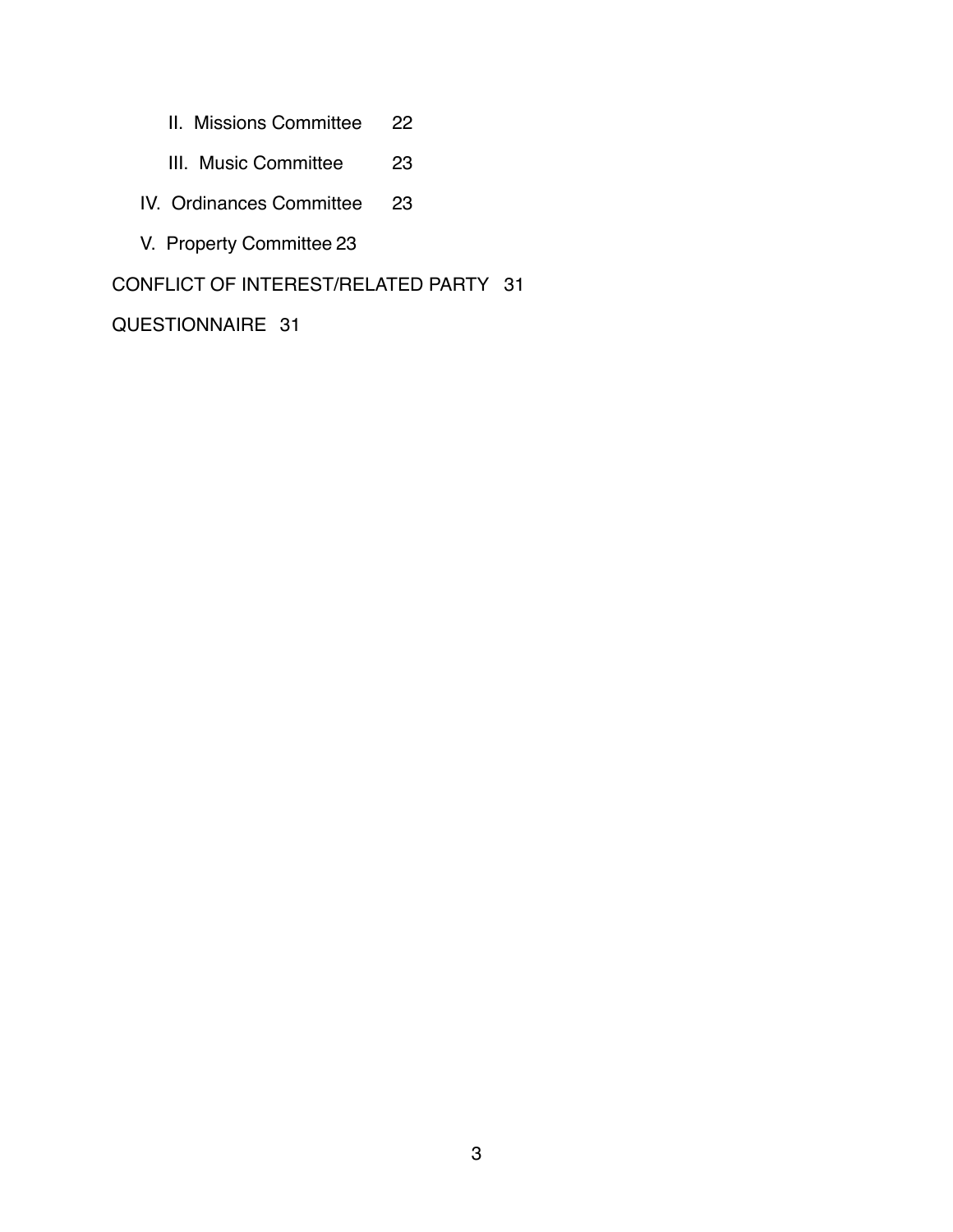### **By-Laws of The Bible Fellowship Church Zionsville**

## <span id="page-3-0"></span>**Article I - Name**

The name of the church shall be THE BIBLE FELLOWSHIP CHURCH OF ZIONSVILLE. The church is located at 6401 Vera Cruz Road South, Zionsville, Pennsylvania, 18092, Upper Milford Township, Lehigh County. THE BIBLE FELLOWSHIP CHURCH OF ZIONSVILLE may be hereafter in these By-Laws referred to as "the Church".

## <span id="page-3-1"></span>**Article II - Constitution**

The constitution of The Bible Fellowship Church of Zionsville is the *Faith and Order of the Bible Fellowship Church* and the Standing Rules of the Annual Conference. As a member of the Annual Conference of the Bible Fellowship Church, the Bible Fellowship Church of Zionsville is bound by the legislation approved by that body. These By-Laws are subject to the provisions contained in the *Faith and Order of the Bible Fellowship Church.* 

## <span id="page-3-2"></span>**Article III - Purpose**

Believing that The Bible Fellowship Church of Zionsville has been called of God to make disciples and that it is our greatest privilege and responsibility, it is our purpose to equip and assist the believers of our congregation in the task of making disciples from among our families, our friends, and our business acquaintances, from among those who reside in Upper and Lower Milford Townships, and throughout the world. To accomplish this, we will focus and shape all aspects of our church, including worship, edification, fellowship and outreach in such a way that each believer in our congregation is able to reach his full potential as a disciplemaker and that new disciples are able to be integrated into this local church.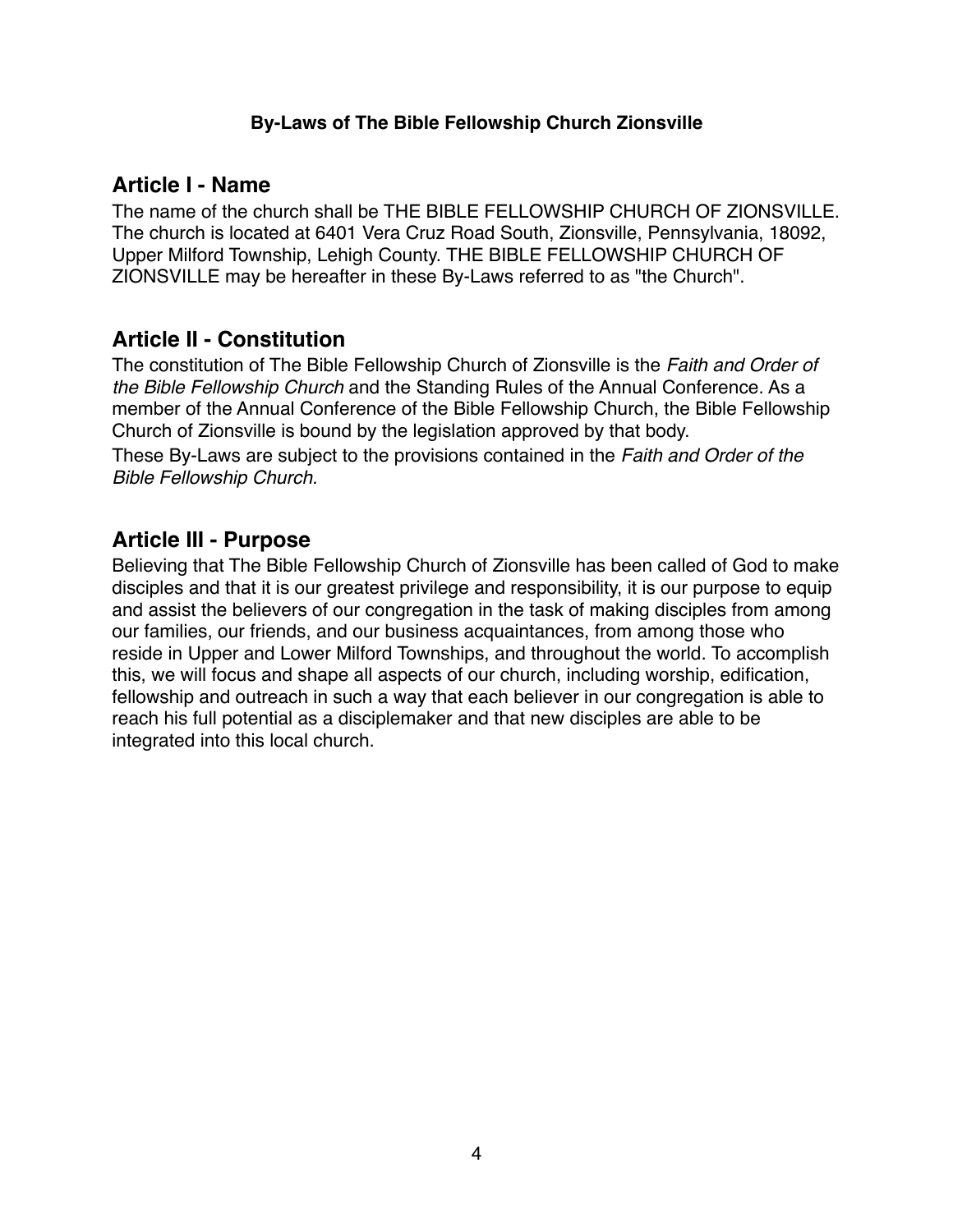# <span id="page-4-0"></span>**Article IV - Covenant of Fellowship**

Having been led, as we believe, by the Holy Spirit of God to receive Jesus Christ as our Lord and Savior, and to be baptized in accordance with Christ's command, and having learned that the Christian life cannot be lived in the flesh but only by the Spirit as we allow Christ to live His life through us, we do now in the presence of God and our fellow members solemnly enter into covenant with one another as one body in Christ to allow Him to move us toward the following spiritual goals:

- 1. To walk together in Christian love.
- 2. To exercise Christian care and watchfulness over one another.
- 3. To pray with and for one another, sharing our burdens, sorrows, and joys.
- 4. To be thoughtful and courteous to one another, to be slow to take offense, and to be quick to forgive and to seek forgiveness.
- 5. To guard the spiritual and Scriptural purity, peace and prosperity of the Church and its growth in Scriptural knowledge and godliness.
- 6. To assist, as the Lord enables, in the work of the Church.
- 7. To contribute, as the Lord directs and prospers, to the financial support of the Church, the relief of the needy, and the evangelization of all peoples.
- 8. To engage regularly in personal Bible reading and prayer, and to establish family devotions where possible.
- 9. To bring up such children as may be entrusted to our care in the nurture and admonition of the Lord.
- 10.To put Christ at the center of our family life.
- 11. To walk circumspectly in the world and to maintain a godly lifestyle.
- 12.To serve the body of Christ with our time and our talents; and recognizing that we are summoned to be doers of the Word and not hearers only, to discover, develop and exercise the spiritual gifts God has sovereignly given each of us for ministry to the body and in the world.
- 13.To endeavor by example, by word, and by prayer to win others to an acceptance of Jesus Christ as Savior and Lord.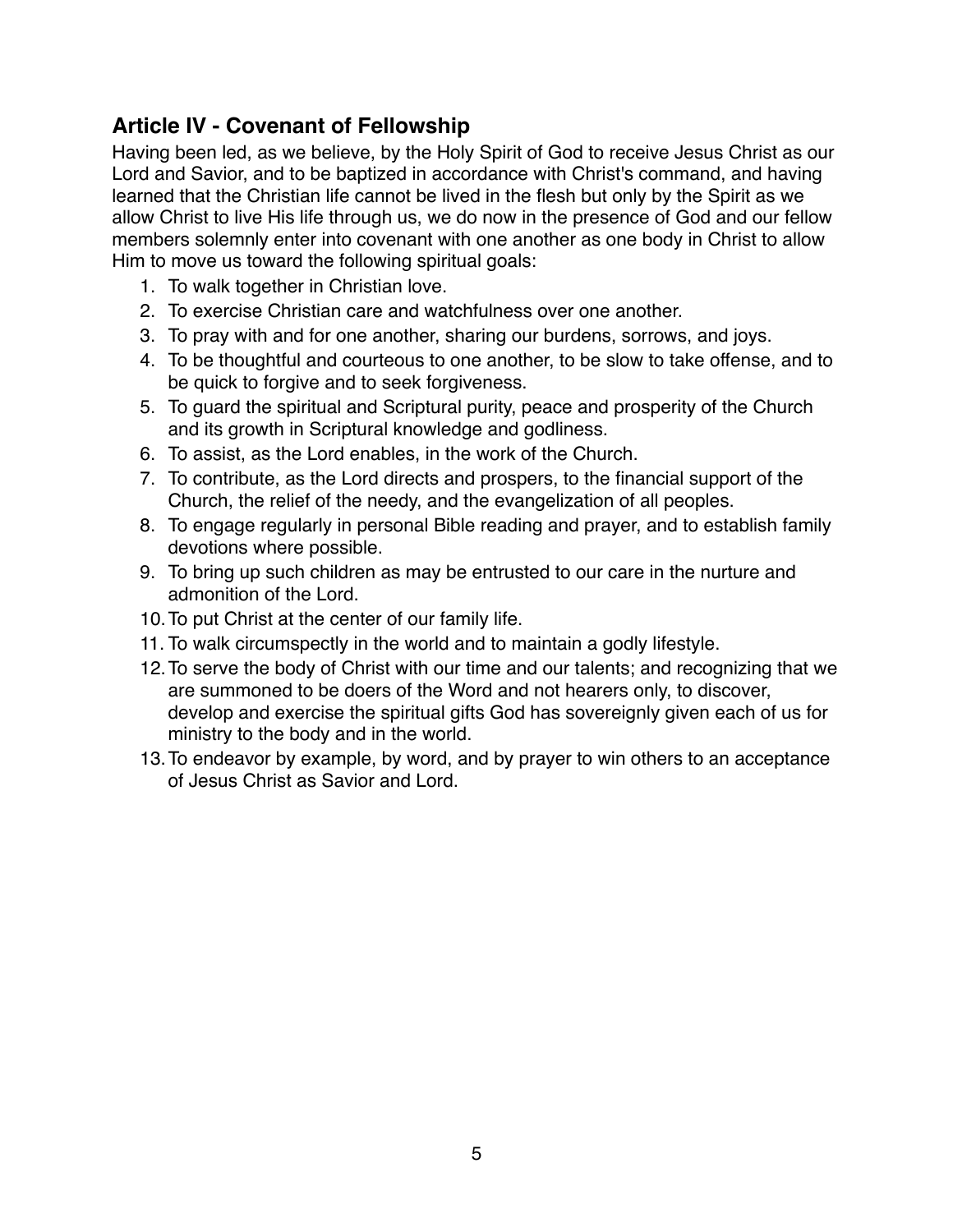## <span id="page-5-0"></span>**Article V - Membership**

The membership of The Bible Fellowship Church of Zionsville is composed of people, who through faith in Christ, have been regenerated and have given testimony of the assurance of the forgiveness of sin, have been baptized by immersion, and have committed themselves to the discipline and fellowship of the Church as set forth in the *Faith and Order of the Bible Fellowship Church.* 

### <span id="page-5-1"></span>*A. Regular Adult Membership*

Persons of age 16 or older requesting regular adult membership in the church shall follow the procedure specified below:

The procedure for applying for church membership is as follows:

- 1. The applicant shall submit a Church Membership Application to the Pastor.
- 2. The applicant shall read and be in agreement with the *Faith and Order of the Bible Fellowship Church* and the By-Laws of The Bible Fellowship Church of Zionsville.
- 3. The applicant shall meet with the Pastor in as many meetings as necessary to share the applicant's conversion experience, baptism experience and commitment to the ministry of the church. During this time the Pastor will seek to resolve any questions or problems the applicant may have.
- 4. The applicant shall be interviewed by the Membership Committee.
- 5. The Pastor and the Membership Committee shall each make a recommendation to the Board of Elders regarding the applicant's membership. The Board of Elders will then either approve or disapprove the applicant for membership.
- 6. The approved applicant shall be publicly recognized by the Pastor in a worship service.

### <span id="page-5-2"></span>*B. Junior Membership*

Persons under the age of 16 may apply for junior membership in the Church. The procedure to acquire junior membership is the same as for regular adult membership. Junior members shall have all rights of membership in the Church except the right to vote or hold an elected church office. They shall be designated junior members on the Church rolls. During the year following the date they reach the age of 16, junior members shall, if they wish to become adult members, submit a Church Membership Application to the Pastor. The Board of Elders will either approve or disapprove the application. Junior membership shall terminate when a person reaches the age of 17 or becomes and adult member, whichever shall occur first.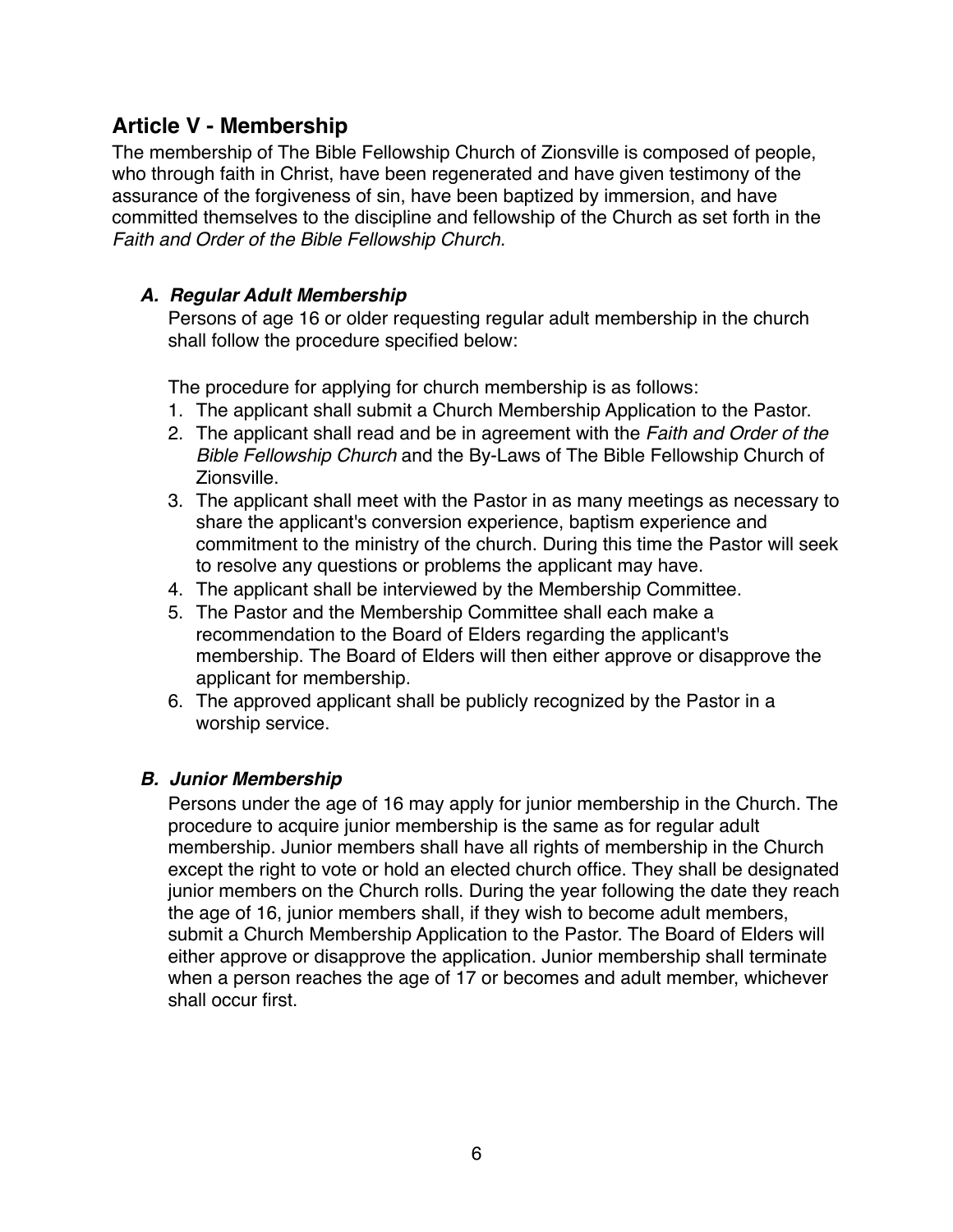#### <span id="page-6-0"></span>*C. Associate Membership*

Any friends who worship with the church regularly, but who wish to retain membership in another church, or members of our own church who find it necessary to be away for a prolonged period of time, may become associate members, and enjoy all the privileges of membership, except that they will not be able to vote or hold an elected church office. The procedure to acquire associate membership will be the same as for regular adult membership. Such members shall render to the Church as many duties of the active member as they are able to perform.

### <span id="page-6-1"></span>*D. Termination of Membership*

Membership in the Church may terminate in any of the following ways:

- 1. By death.
- 2. By transfer to another Bible Fellowship Church. At his request, the Board of Elders may remove a member's name from the church roll and may forward a letter of transfer to a designated Bible Fellowship Church with which he is uniting. A letter of transfer will not be issued to an unspecified church.
- 3. By transfer to another evangelical church. At his request, the Board of Elders may remove a member's name from the church roll and may forward a letter of transfer to a designated evangelical church with which he is uniting. A letter of transfer will not be issued to an unspecified church.
- 4. By withdrawal. At his request, the Board of Elders may remove a member's name from the church roll. If he desires, a letter of withdrawal may be sent to a non-Bible Fellowship Church with which he is uniting.
- 5. By exclusion. Should a member become an offense to the church and its good name, the church may terminate his membership, but only after faithful efforts have been made to bring such member to repentance and correction as indicated under "Discipline."

### <span id="page-6-2"></span>*E. Discipline*

The Scripture warns that false teachers and other disruptive persons will enter the church, and admonishes the church to exercise discipline over those who threaten the peace and purity of the fellowship.

- 1. The purposes of discipline:
	- a. To restore the offending member to fellowship with the Lord and His people.
	- b. To preserve the peace and purity of the Church.
	- c. To protect younger or weaker members of the Church from spiritual harm.
	- d. To maintain the testimony of the Church.
- 2. The causes of discipline:
	- a. There is a breakdown of fellowship between two or more believer.
	- b. There is a divisive person in the church.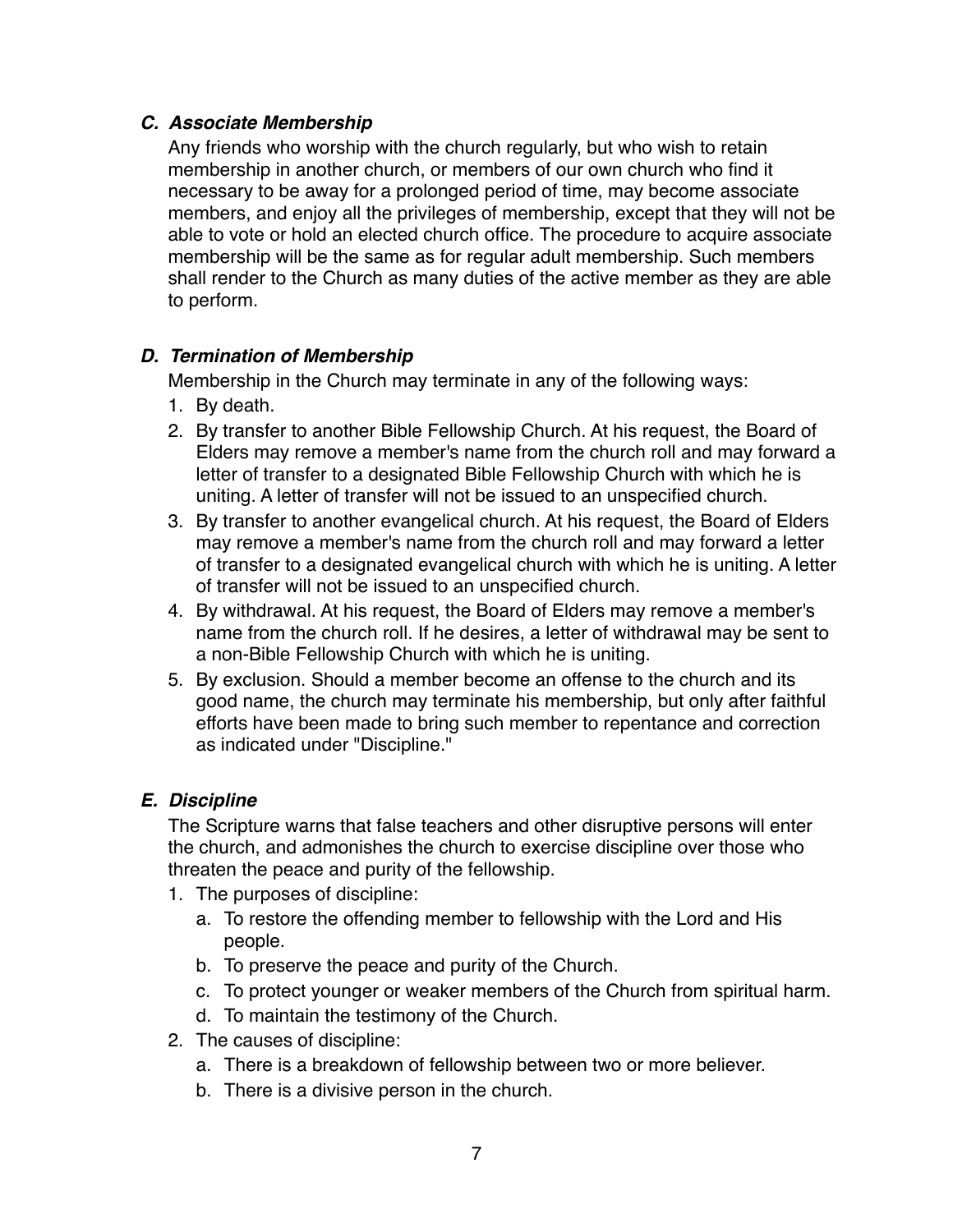- c. There is false doctrine being promulgated.
- d. There is immoral conduct within the body of Christ.
- 3. The procedure in discipline
	- a. Where there appears to be cause for disciplinary action against a member of the Church, biblical principles as outlined in Scripture (Matthew 5:23,24; 18:15-20; Galatians 6:1-5) shall be followed as well as the *Faith and Order of the Bible Fellowship Church.*
	- b. The Church shall reinstate a previously disciplined member upon his request and expression of repentance and satisfactory evidence that he has made the necessary correction.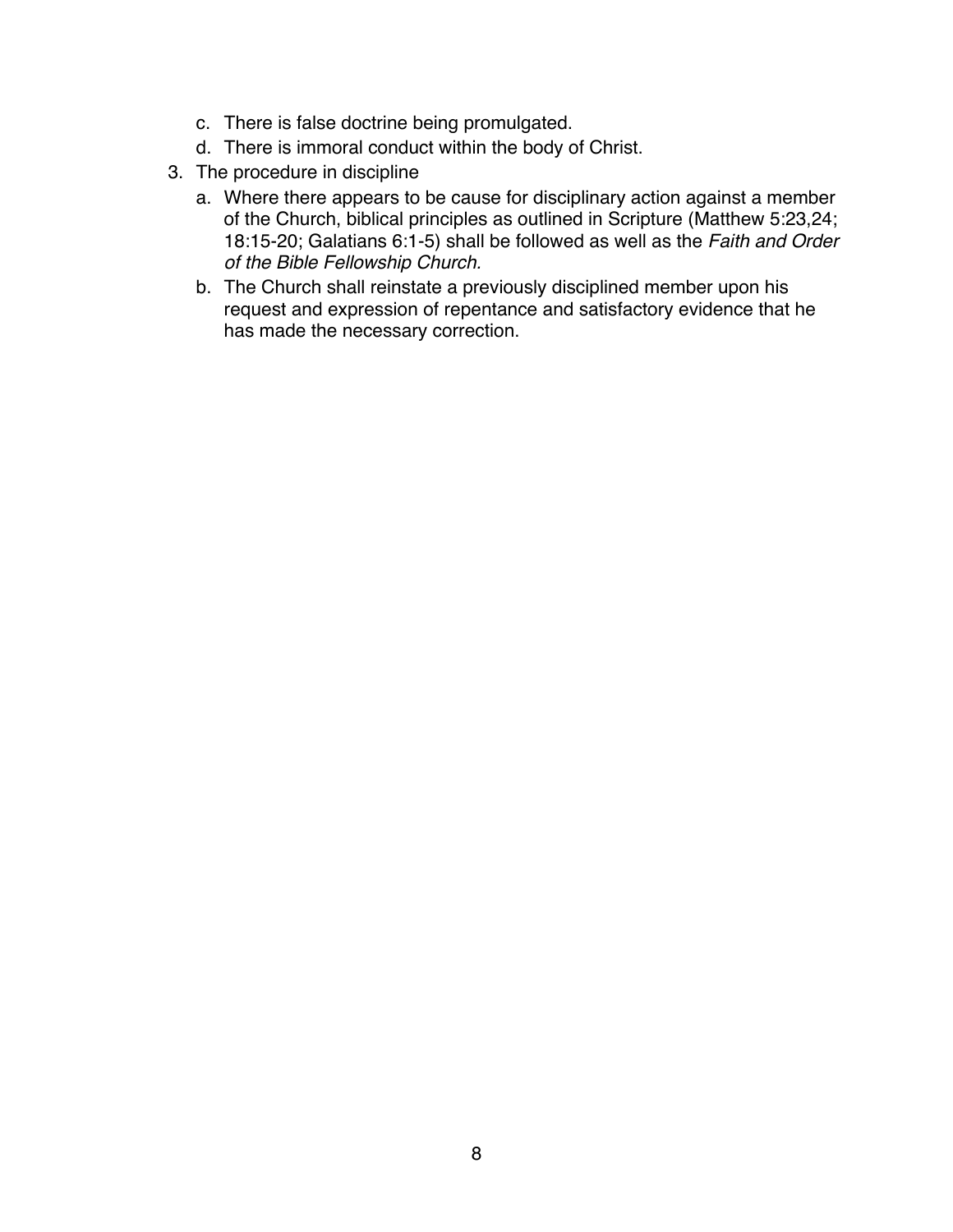# <span id="page-8-0"></span>**Article VI - Congregational Meetings**

#### <span id="page-8-1"></span>*A. Number of Meetings*

The Board of Elders shall conduct at least one congregational meeting in January each year for the receiving of yearly reports of officers and committees, for the election of elders and two members of the nominating Committee and approval of the Church Budget, the election of the Delegate and Alternate Delegate to the Annual Conference, Sunday School Officers, and Deacons, and for any other business that may arise. Other Special Congregational Meetings may be called by the Pastor or by action of the Board of Elders. Calls for special meetings shall include a statement of the purpose of the meeting, and no other business shall be conducted. Public notice of the time, place, and purpose of all special meetings shall be given at not less than three officially scheduled services before the meeting.

#### <span id="page-8-2"></span>*B. Officers of Meetings: Quorum*

- 1. The Pastor shall serve as chairman of all Congregational Meetings. The Secretary-Treasurer of the Board of Elders shall serve as Secretary of the Congregational meetings. If either of these officers cannot serve in a specific meeting, another elder shall be chosen by the Board of Elders to bear the responsibility.
- 2. A quorum shall consist of the Chairman, the Secretary, and all the eligible voters present .

### <span id="page-8-3"></span>*C. Rules of Order*

Robert's Rules of Order shall be used in conducting the business of the Church in all instances not covered by these By-Laws or by the Faith and Order of the Bible Fellowship Church..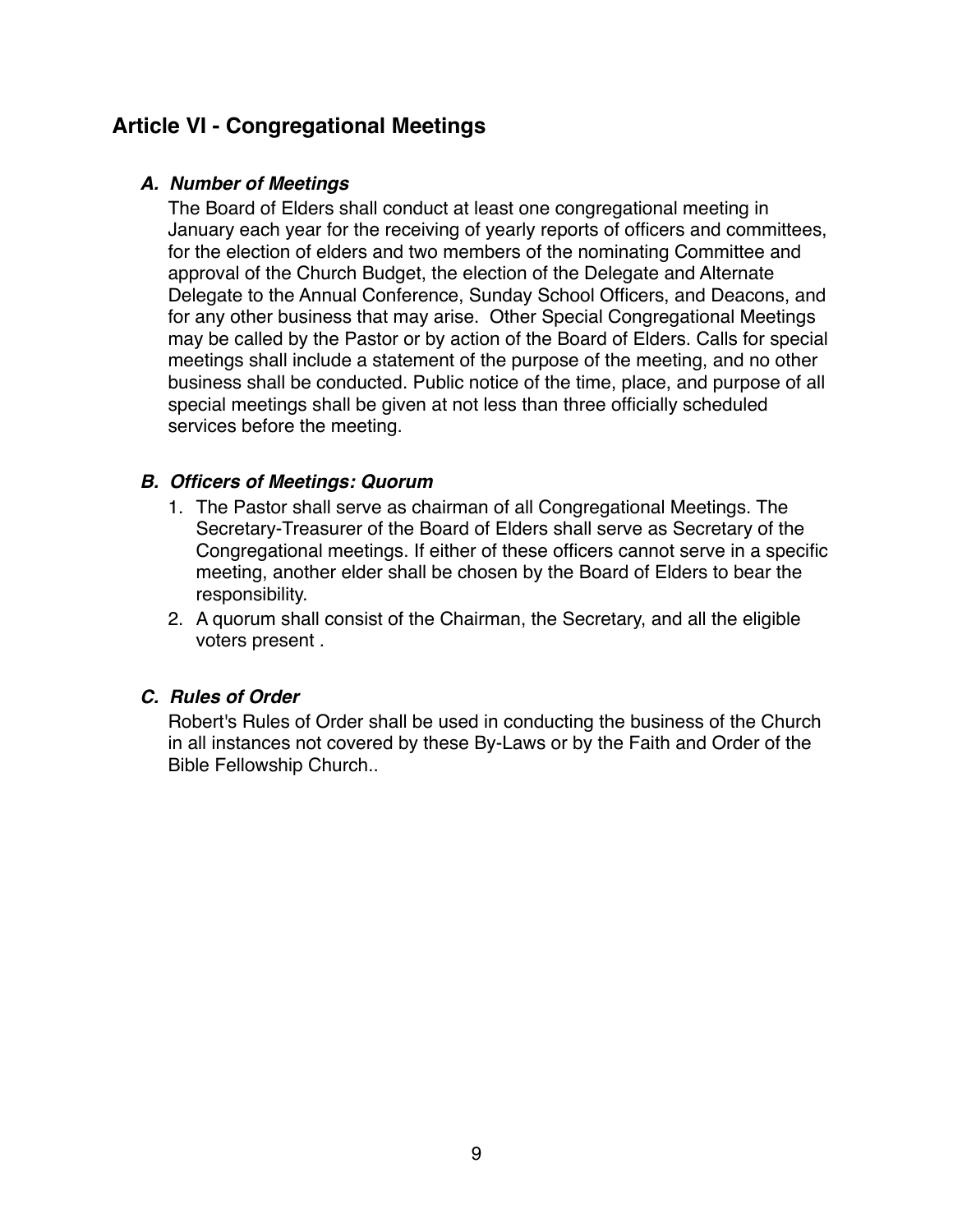# <span id="page-9-0"></span>**Article VII - Officers of the Church**

### <span id="page-9-1"></span>*A. Pastoral Staff*

- 1. Pastor
	- a. Selection The Pastor of the Church shall be called as provided for in, and in accordance with, the *Faith and Order of the Bible Fellowship Church.* Upon the recommendation of the Board of Elders, after prayerful investigation and consideration, he shall be elected by the Congregation for an indefinite period.
	- b. Duties The pastor shall have charge of the spiritual welfare of the Congregation. He shall be primarily responsible for the preaching of the Word and have in his care the stated services of public worship and activities of the church. More precise responsibilities are indicated in the *Faith and Order of the Bible Fellowship Church.* He shall be chairman of the Board of Elders and shall be an ex-officio member of all committees and other organizations of the church except the Pastoral Relations Committee. He may attend committee or organizational meetings but is not required to do so. He shall be required to annually sign the Faith and Order of the Bible Fellowship Church, without mental reservation.
- 2. Other Pastoral Staff Members

If for any reason the proper function of the church requires the services of an additional ministerial member, the Pastor shall make such staff position recommendation to the Board of Elders. If the financial need is not in the budget, it shall be presented to the Congregation for their approval. This person shall serve under the direction of the Pastor. The selection process shall be established by the Board of Elders as the need arises.

### <span id="page-9-2"></span>*B. Elders*

- 1. The Elders shall be godly men, who are active members of the Church. The qualifications for this office are found in the Scriptures, the principle passages being 1 Timothy 3: 1-7; Titus 1:6-9; James 5: 14.
- 2. No person will be considered as a candidate for the office of Elder unless he has been an active member in good standing of the Church for at least one year at the time of the election.
- 3. The Board of Elders shall be composed of the Pastor and up to seven men elected according to the rules of the *Faith and Order of the Bible Fellowship Church.* For each additional fifty members above 100 another elder may be elected.
- 4. It shall be the duty of the Elders to be diligent and faithful in attendance at the Elders' meetings and at the regular services of the Church. They shall assist the Pastor at the Lord's Table and in the ministry of visitation among the members of the Congregation. The Board of Elders shall have the general oversight of the life and work of the Church.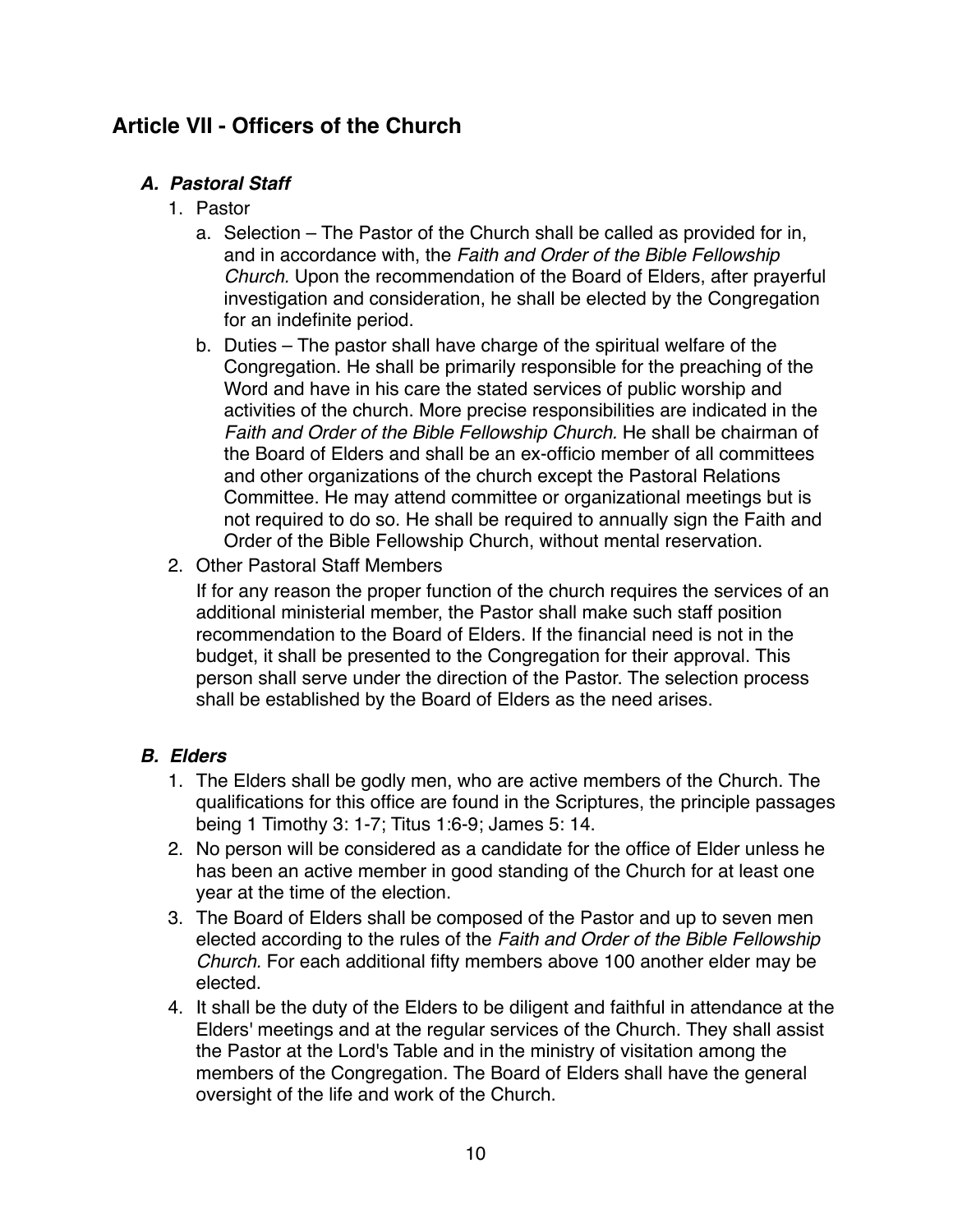- 5. Each Elder shall annually declare in writing, his agreement with the *Faith and Order of the Bible Fellowship Church.*
- 6. The Pastor shall serve as Chairman of the Board of Elders. The Board shall elect one of its members to serve as Secretary- Treasurer. Two-thirds of the membership of the Board shall constitute a quorum. The Board shall meet on the second Monday of every month unless otherwise stated by the Board.
- 7. The Board of Elders shall be the channel of communication between the Church and the Fellowship-wide organizations.
- 8. The Board of Elders shall hold an organizational meeting in January. At this meeting, the Board shall, in addition to its regular business:
	- a. Elect a President, Vice-President, Secretary, and Treasurer who shall, as officers of the Board, serve as authorized legal representatives of the Church and hold title to all properties of the Church.
	- b. Elect two of its members to the Nominating Committee.
	- c. -These elections shall be effective as of the date of the organizational meeting vote.

9. An Elder may be removed from office by a two-thirds vote of all Elders for doctrinal reasons or lowering of Biblical standards of life and service.

### <span id="page-10-0"></span>*C. Deacons*

- 1. The need for and number of Deacons shall be determined by the Board of Elders, elected by and from the Congregation, and meet the qualifications of the Scripture (1 Timothy 3: 8-13) and be in accordance with the *Faith and Order of the Bible Fellowship Church.*
- 2. No person will be considered as a candidate for the office of Deacon unless he has been an active member in good standing in the Church for at least one year at the time of election.
- 3. The Board of Elders shall have the authority to delegate to the Board of Deacons specific responsibilities to assist the Board of Elders in carrying out the work and ministry of the Church.
- 4. A Chairman and Secretary shall be elected from among the Deacons. The Secretary shall circulate minutes of their meetings to the Deacons and Elders.
- 5. The general responsibility of the Deacons is one of sympathetic and benevolent service to the Church, the distressed, friendless and sick, showing the mercy and concern of the Church for the material and natural needs of the others.
- 6. A Deacon may be removed from office by a two-thirds vote of all Elders for doctrinal reasons or lowering of Biblical standards of life and service

### <span id="page-10-1"></span>*D. Deaconesses*

(Pending action of the Annual Conference of the Bible Fellowship Church.)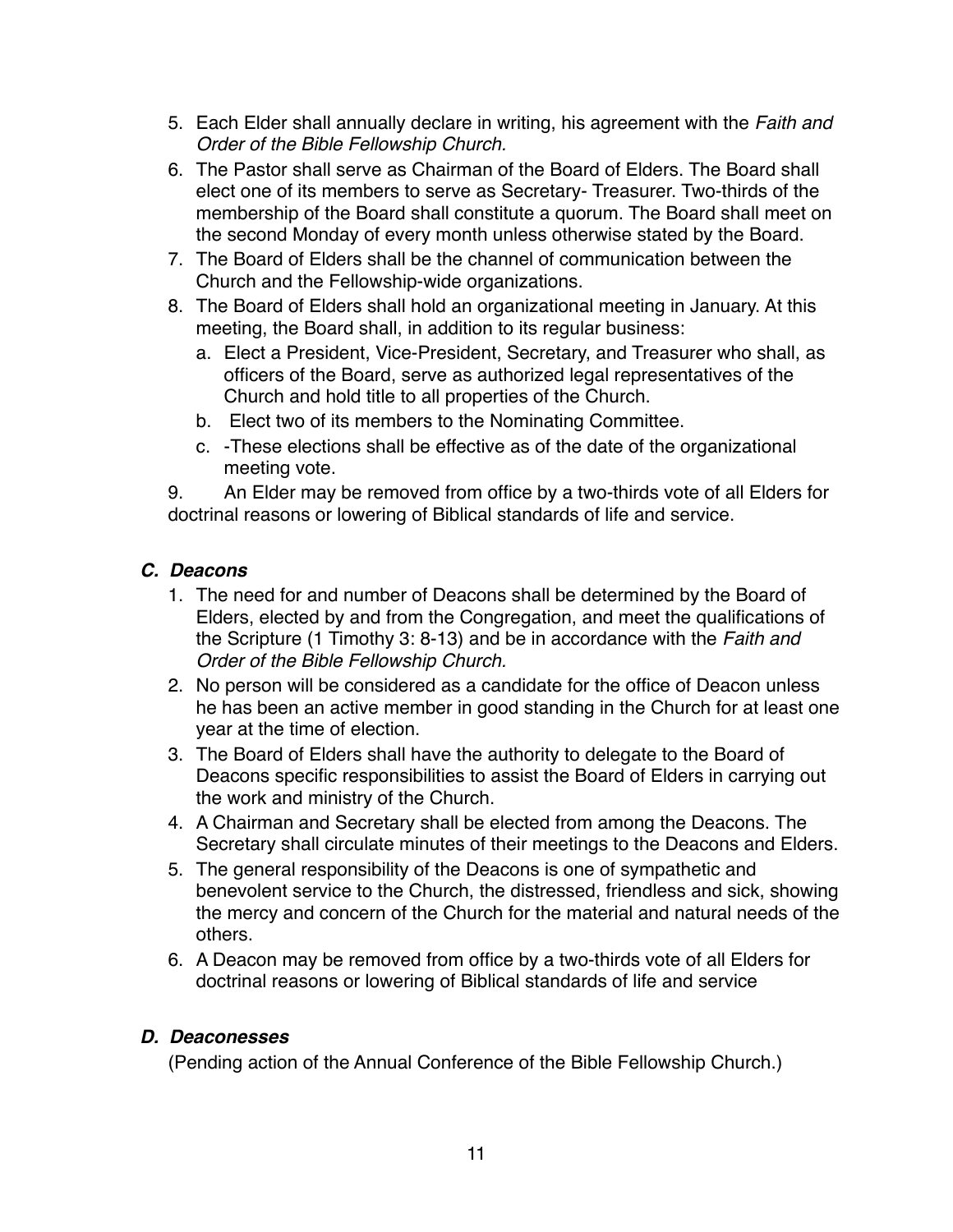### <span id="page-11-0"></span>*E. Board of Elders' Officers*

The Board of Elders shall annually elect from their number three men who will serve as the Legal Officers and Legal Committee. They shall be President, Vice President, and Secretary- Treasurer.

- 1. President He shall serve as Chairman of the Legal Committee.
- 2. Vice President
- 3. Treasurer He shall serve as the chairman of the Legal Committee. He shall present a financial report to the membership at the Annual Congregational Meeting. He shall also serve as the Chairman of the Finance Committee and shall be responsible for submitting a monthly financial report and an annual financial report to the Board of Elders. The monthly and annual financial reports shall be in writing.
- 4. Secretary He shall serve as Secretary of the Board of Elders. He shall record and distribute minutes of all meetings, and maintain records of Board transactions. He shall provide a summary of the elders meetings at the annual congregational meeting.

### <span id="page-11-1"></span>*F. Delegate*

- 1. The Delegate shall represent the Church at the Annual Conference and shall preside at meetings of the Congregation or the Board of Elders in the absence of the Pastor. He shall serve as Chairman of the Pastoral Relations **Committee**
- 2. The Alternate Delegate shall serve in the absence of the Delegate.

### <span id="page-11-2"></span>*G. Resignation*

- 1. All resignations from elected church offices must be in writing and submitted to the Board of Elders. The written resignation shall include an explanation of the resignation.
- 2. The Board of Elders shall accept or reject the resignation.
- 3. If the resignation is accepted, the Board of Elders shall determine whether to hold an election to replace the resigner or to wait until the next scheduled election.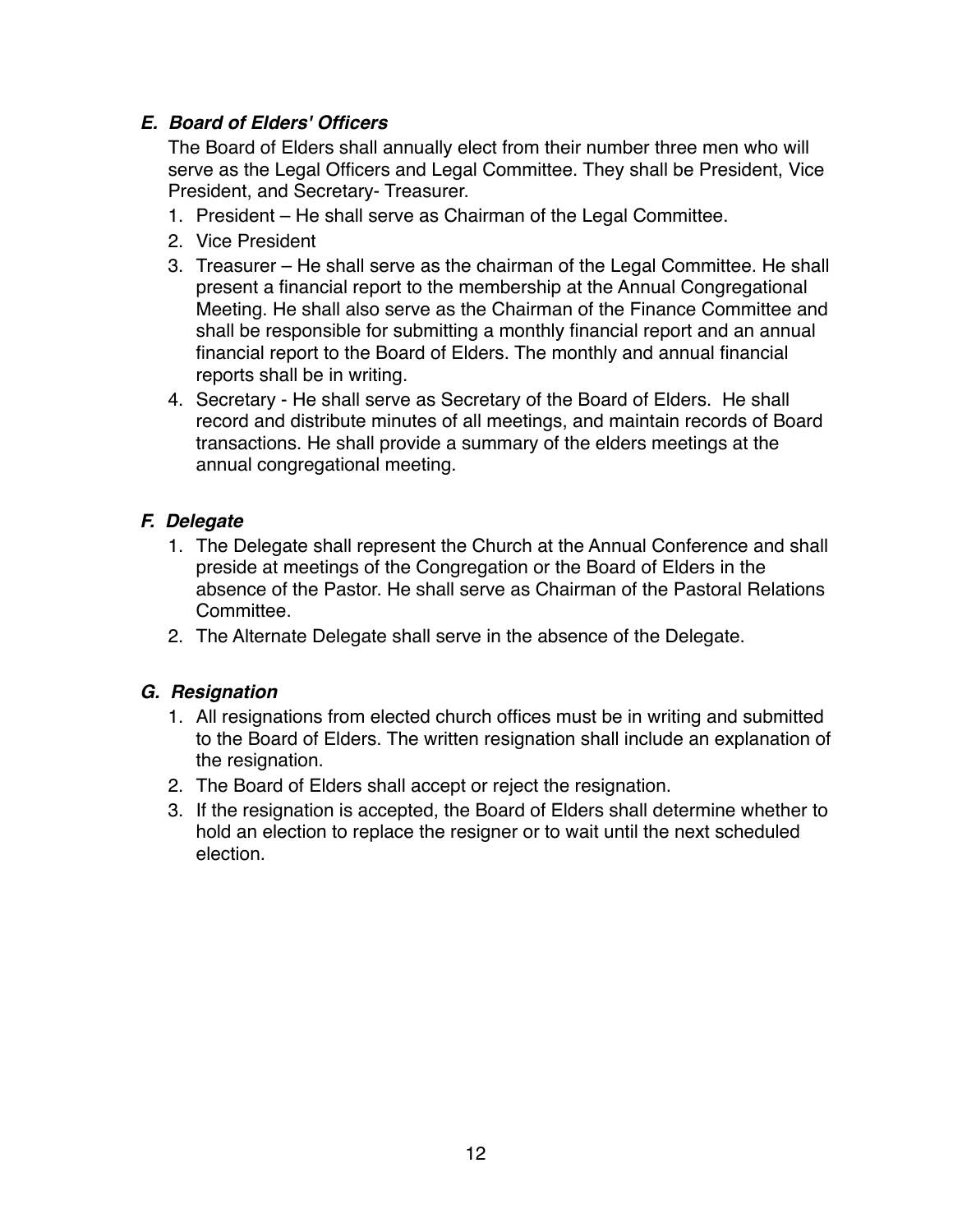# <span id="page-12-0"></span>**Article VIII - Election of Officers**

### <span id="page-12-1"></span>*A. General Rules*

- 1. Voting Requirements Only members in good standing who are present at the meeting and who have attained the age of sixteen years shall be eligible to vote.
- 2. Nominations
	- a. Nominees for church offices shall be submitted to the congregation by the Nominating Committee.
	- b. The Board of Elders shall approve all nominees for Church office before they are submitted to the congregation.
	- c. Any voting member in good standing has the right to suggest names for nomination to the Nominating Committee prior to its official meeting.
	- d. All names of nominees for church offices shall be publicized for two Sundays before the date of the election.
- 3. Miscellaneous Requirements
	- a. In all elections at Congregational Meetings, ballots shall be used.
	- b. The election of all officers of the Church shall be by simple majority of those present and voting at a duly called meeting unless otherwise stated in the *Faith and Order of the Bible Fellowship Church* or in these By-Laws. After the first ballot has been cast, if there is no election, the name of the candidate receiving the fewest votes shall be dropped.

### <span id="page-12-2"></span>*B. Particular Rules*

- 1. Pastor The Pastor shall be called according to the rules set forth in the *Faith and Order of the Bible Fellowship Church.*
- 2. Elders
	- a. Elders shall be elected for a period of three years and arranged in classes so that not more than approximately one-third of the Elders will be elected in any one year.
	- b. Nominations to fill vacancies on the Board of Elders shall be made by the Nominating Committee and approved by the Board of Elders.
	- c. The election of the Elders will be held at the Annual Congregational Meeting unless otherwise authorized by the Board of Elders.
	- d. After the completion of a full term of office, an Elder may be eligible for reelection. There shall be no limit to the number of terms that an Elder may be able to succeed himself.
	- e. If a vacancy occurs on the Board of Elders, the un-expired term may be filled by a special election at a Congregational Meeting.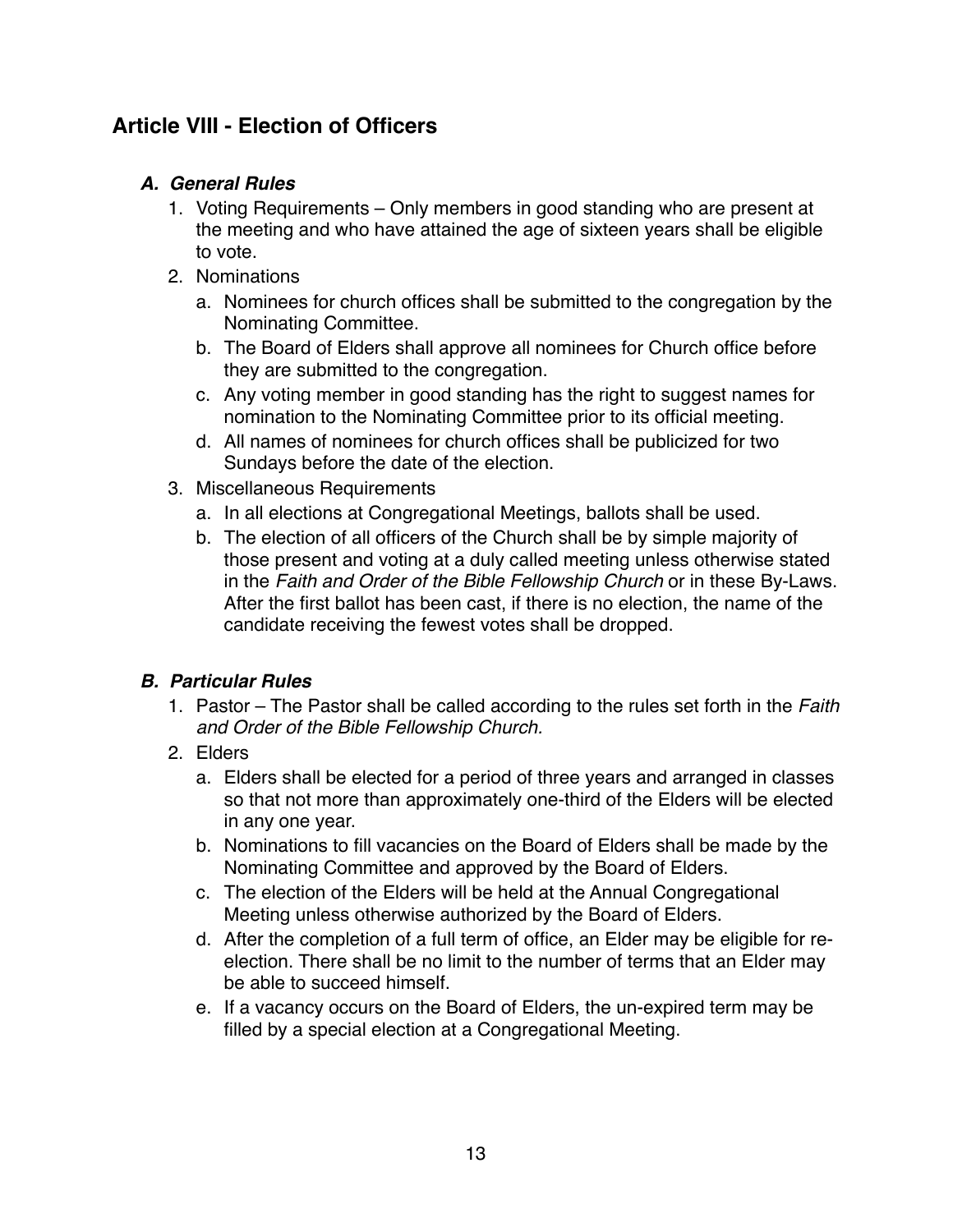- 3. Deacons
	- a. Deacons shall be elected for a period of three years and arranged in classes so that not more than approximately one-third of the Deacons will be elected in any one year.
	- b. The election of Deacons shall take place at the Annual Congregational Meeting unless otherwise authorized by the Board of Elders.
	- c. After completion of a full term of office, a Deacon may be eligible for reelection. There shall be no limit to the number of terms that a Deacon shall be able to succeed himself.
	- d. Nominations for the office of Deacon shall be made by the Nominating Committee and approved by the Board of Elders.
- 4. Delegates
	- a. Nominations for the office of Delegate and Alternate Delegate to the Annual Conference of the Bible Fellowship Church shall be made by the Nominating Committee and approved by the Board of Elders.
	- b. Nominations for the office of Delegate and Alternate Delegate must be selected from the Board of Elders.
	- c. The Delegate and Alternate Delegate shall be elected annually by Congregational vote at the Annual Congregational Meeting.

# <span id="page-13-0"></span>**Article IX - Committees of the Church**

### <span id="page-13-1"></span>*A. Required Committees*

1. General Rules

<span id="page-13-2"></span>These committees shall be permanent committees of the Church. They shall be directly responsible to the Board of Elders and elders shall be the Chairman of all such committees. Unless otherwise directed by these By-Laws, the Pastor will appoint the chairman and members of each required committee and the Board of Elders will approve each appointment.

- <span id="page-13-3"></span>2. Christian Education Committee
	- a. Composition The Christian Education Committee shall consist of a chairman and three or more members who shall include but not be limited to the Youth Leader, and the Junior Church Leader. The Chairman shall be appointed by the Pastor and approved by the Board of Elders for a term of one year.
	- b. Meetings The Christian Education Committee shall meet at least four times per year and more frequently if necessary.
	- c. Functions
		- 1) The Christian Education Committee shall oversee all the educational activities and programs of the Church such as the Sunday School,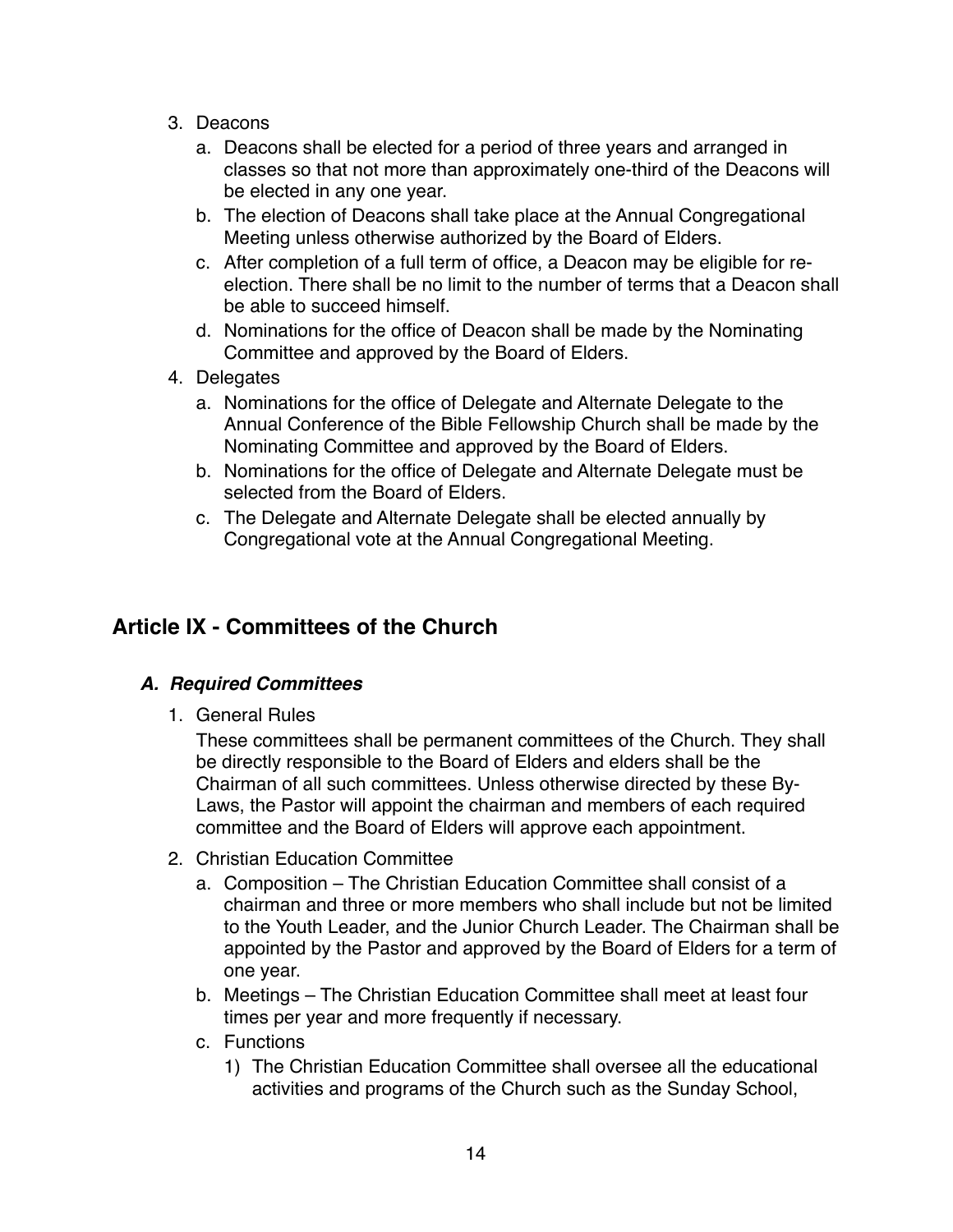Junior Church, Youth Groups, Nursery, KAT Day, KAT Club, Sunday School Picnic and the Christmas Program, Women's Bible Study and other education oriented programs and activities.

- 2) The Christian Education Committee shall approve all educational materials used in the programs and activities.
- 3) All teachers and leaders shall be approved by the Christian Education Committee and recommended to the Board of the Elders for final approval. At the discretion of the program leader, new teachers or helpers may teach or help temporarily until final approval is obtained.
- <span id="page-14-0"></span>3. Finance Committee
	- a. Composition The Finance Committee shall be comprised of a chairman and three or more members. The Chairman shall be the Secretary-Treasurer of the Board of Elders. The members shall be appointed by the Pastor and approved by the Board of Elders.
	- b. Meetings The Finance Committee will meet as many times as necessary.
	- c. Functions
		- 1) to receive, count and record the offerings and contributions of the Church in the presence of at least two members of the committee.
		- 2) to deposit such funds in a church-designated depository in the name of the Church.
		- 3) to disburse the funds of the Church according to the directions of the Board of Elders.
		- 4) to draft a proposed budget for the Board of Elders prior to the December meeting of the Board .
		- 5) to prepare a written monthly financial report for the Board of Elders.
		- 6) to prepare an annual financial report for presentation to the Board of Elders, to the Congregation and to Annual Conference.
		- 7) to keep adequate records of all income and expenditures.
		- 8) to maintain records of individual giving and provide receipts for Federal Income Tax purposes.
		- 9) to arrange for and announce special offerings to be received in the Church as directed by the Board of Elders.

### <span id="page-14-1"></span>*4. Legal Committee*

- a. Composition The Legal Committee shall be comprised of the President, the Vice President and the Secretary-Treasurer of the Board of Elders. The President shall be the Chairman.
- b. Meetings The Legal Committee shall meet as many times as necessary.
- c. Functions
	- 1) The Legal Committee shall represent the Church in legal matters.
	- 2) The Legal Committee will investigate and make recommendations to the Board of Elders regarding legal problems.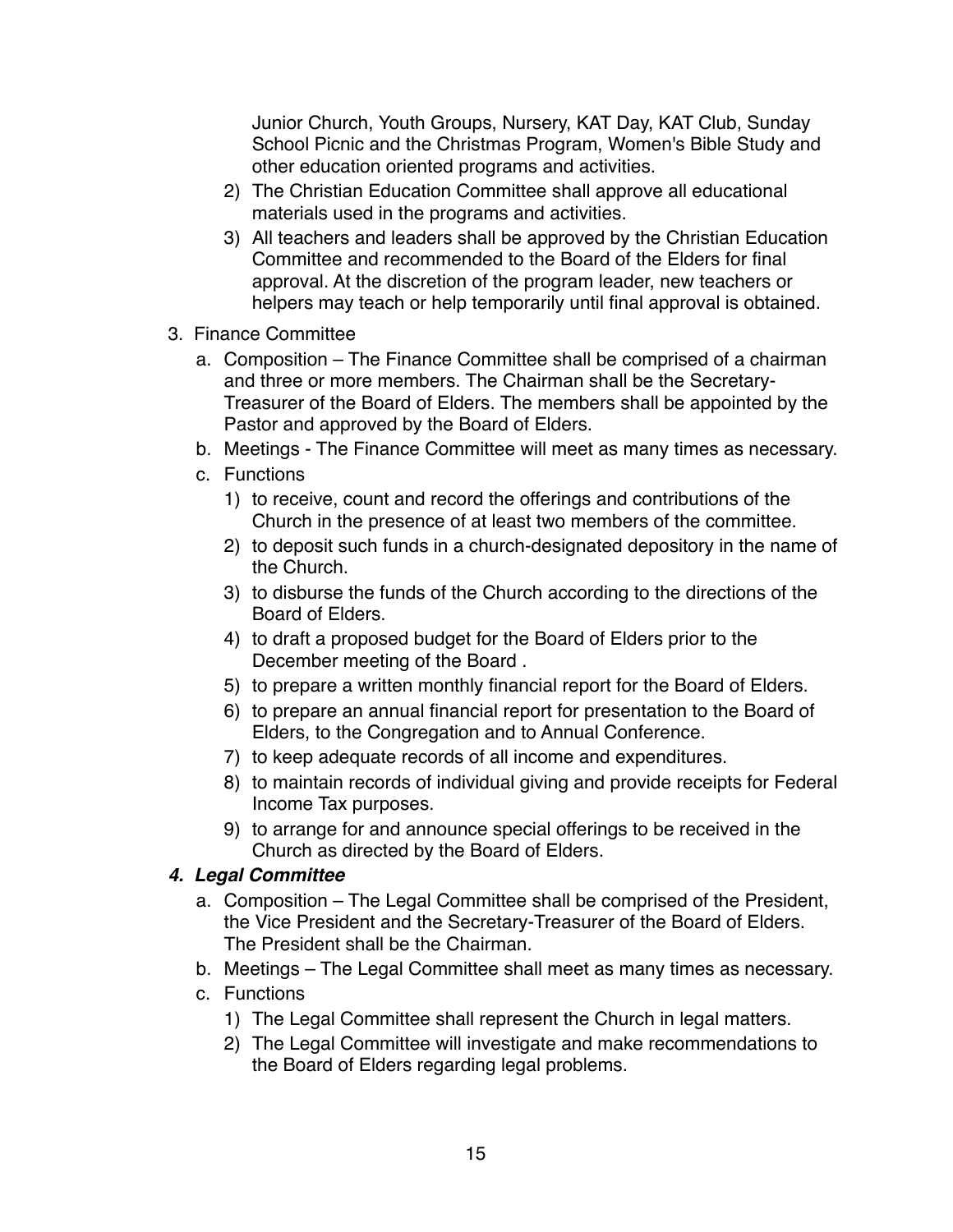### <span id="page-15-0"></span>*5. Membership Committee*

- a. Composition The Membership Committee shall consist of three Elders appointed by the Pastor and approved by the Board of Elders for a term of one year. One of the Elders shall be designated as the Chairman by the Pastor.
- b. Meetings The Membership Committee shall meet when necessary.
- c. Functions The Membership Committee shall interview all prospective members and make recommendations to the Board of Elders.

### <span id="page-15-1"></span>*6. Nominating Committee*

- a. Composition The Nominating Committee shall consist of the Pastor, two Elders elected by the Board of Elders, and two voting members of the Congregation elected at the December Congregational Meeting by majority vote. The Pastor shall be the Chairman. No member of the Committee with the exception of the Pastor, may serve two successive years.
- b. Meetings The Nominating Committee shall meet as many times as necessary to accomplish its work.
- c. Functions
	- 1) to present nominations for the office of Elder and two members of the Nominating Committee at the December Congregational Meeting
	- 2) to present nominations for the office of Deacon, Delegate, and Alternate Delegate at the Annual Congregational Meeting
	- 3) to receive suggested nominations from the membership of the Church prior to its official meeting
	- 4) to certify that all nominees have given their permission to be nominated
	- 5) to publish a list of nominees at least two Sundays prior to the election

### <span id="page-15-2"></span>*7. Pastoral Relations Committee*

- a. Composition The Pastoral Relations Committee shall consist of the delegate, who shall be Chairman, the Secretary-Treasurer and one (1) other Elder appointed by the Pastor and approved by the Board of Elders.
- b. Meetings The Pastoral Relations Committee shall meet at least two times per year.
- c. Functions
	- 1) The Pastoral Relations Committee shall seek to maintain a good relationship between the Pastor and the Congregation.
	- 2) The Pastoral Relations Committee shall discuss problems with the Pastor as they arise and seek solutions to these problems.
	- 3) The Pastoral Relations Committee shall review the adequacy of the compensation package of the Pastor on an annual basis. The Committee shall make recommendations concerning such compensation package to the Board of Elders who shall have final approval for its placement in the annual proposed budget.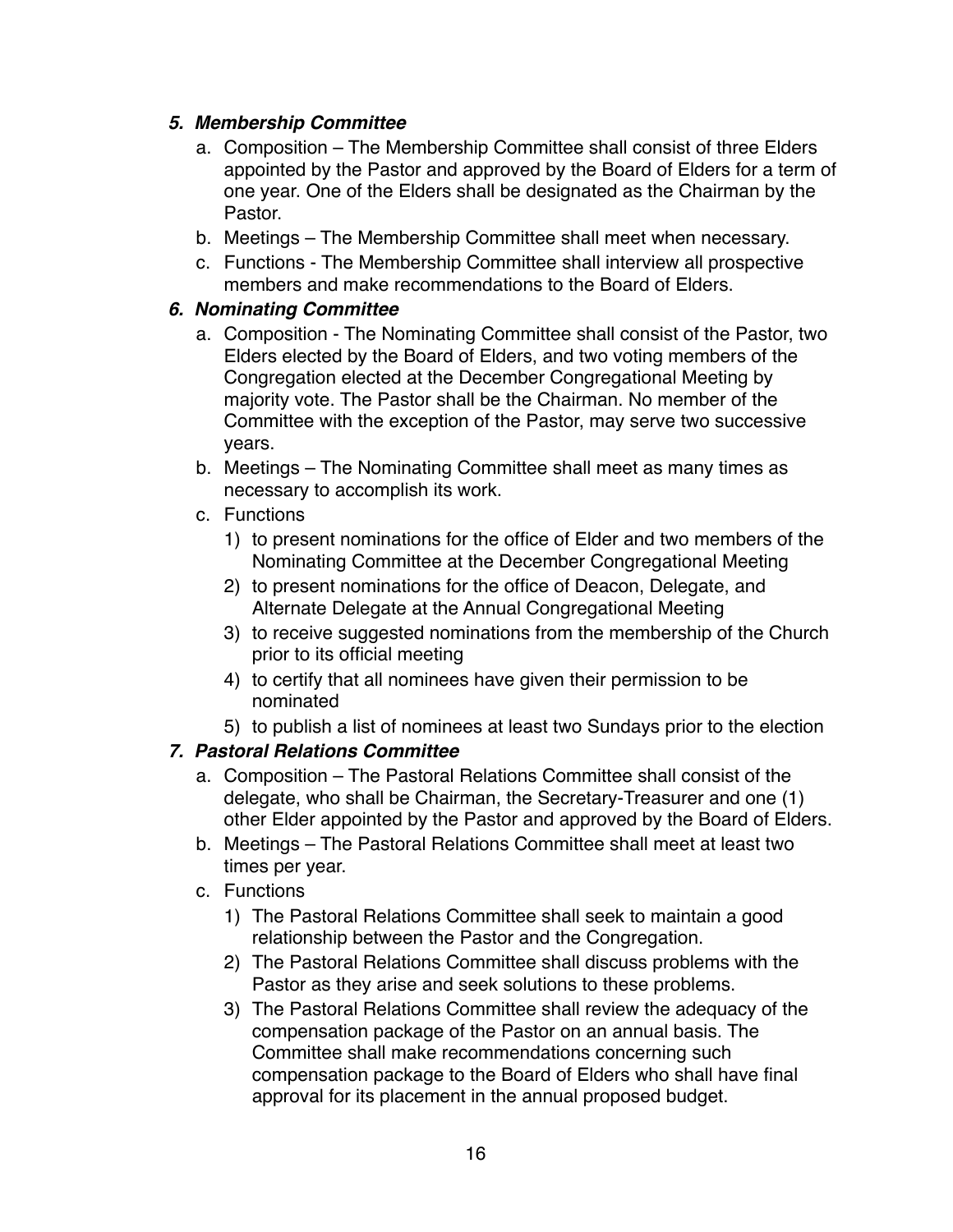### <span id="page-16-0"></span>*B. Optional Committees*

The Board of Elders may organize various optional committees to assist them in carrying out the work of the Board when such assistance is deemed necessary. Elders shall be the Chairman of all such committees and the committees shall be directly

responsible to the Board of Elders. The Chairman and members of these optional committees shall be appointed by the Pastor and approved by the Board of Elders. The duties, frequency of meeting and composition of membership of such committees shall be specified in writing by the Board of Elders and set out in an Appendix to these By-Laws.

### <span id="page-16-1"></span>*C. Committees In General*

- 1. Unless otherwise specified, the term of required or optional committee appointments shall be for one year beginning on January 1. New committee assignments shall be posted each year by January 1.
- 2. The Board of Elders may dissolve existing optional church committees when it deems the functions of that committee are no longer necessary or can be better handled in another way. The Board of Elders may restructure optional church

committees or change their duties to keep pace with the changes in the Church and its ministry.

- 3. The Board of Elders shall keep the Congregation informed of the duties and functions of each optional committee and of any changes in such duties and functions.
- 4. In the event that new committee appointments are not made by January 1, the term of existing committees shall be extended until new committees are appointed and approved, but no later than February 1.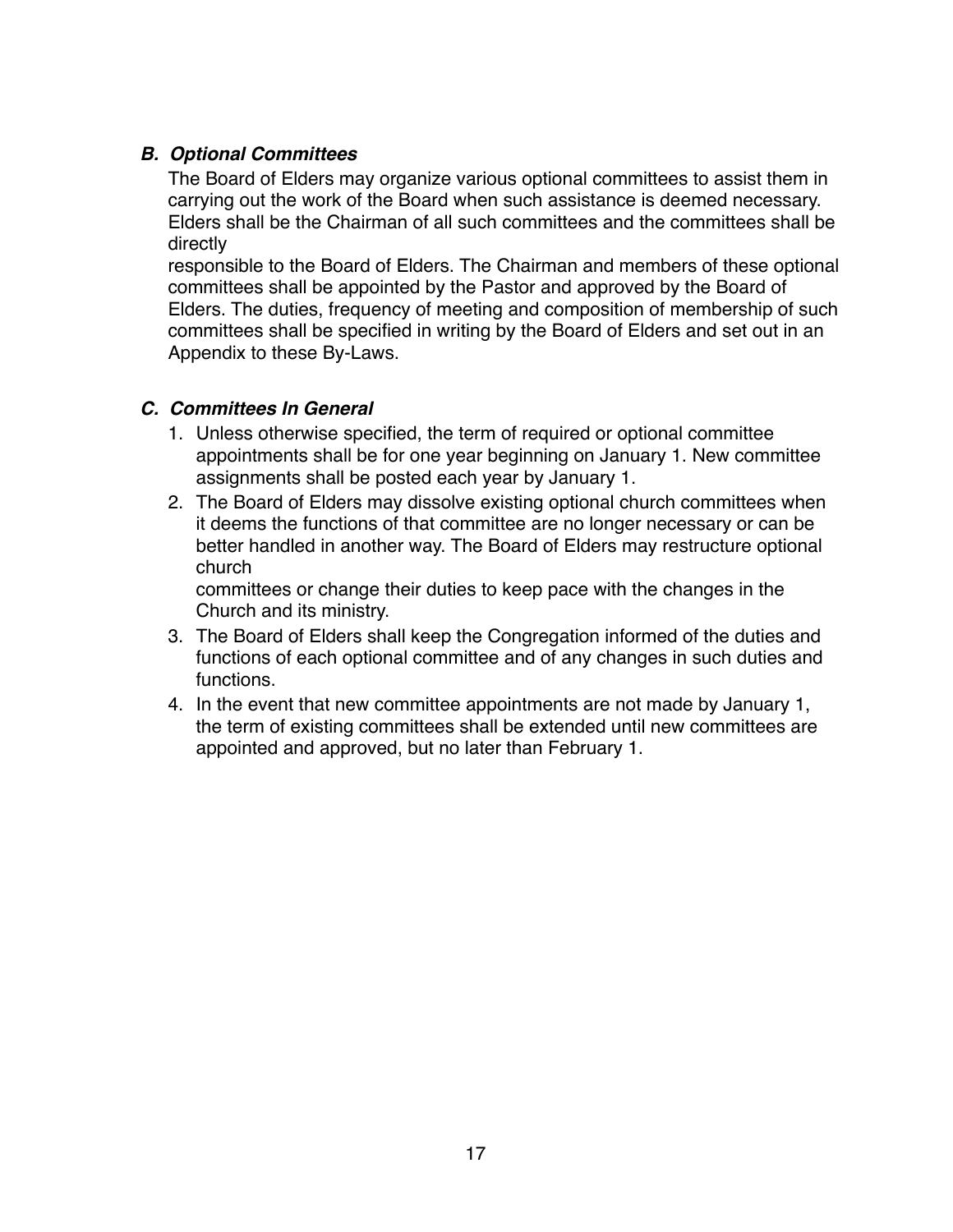# <span id="page-17-0"></span>**Article X - Organization of the Church**

### <span id="page-17-1"></span>*A. General Rules*

- 1. All organizations of the Church shall function in harmony with the *Faith and Order of the Bible Fellowship Church.*
- 2. The creation of new organizations within the Church may occur to meet specific needs and must be approved by the Board of Elders.

## <span id="page-17-2"></span>*B. Approved Organizations*

- 1. Sunday School
	- a. The Sunday School of the Church shall organize and function according to the rules of the *Faith and Order of the Bible Fellowship Church* with the exception that the Christian Education Committee of the Church shall perform the functions of the Executive Committee mentioned in the *Faith and Order.*
- 2. Youth Fellowship
	- a. The Youth Fellowship of the Church shall organize and function according to the guidelines of the *Faith and Order of the Bible Fellowship Church.*
	- b. The Youth Sponsors shall present an annual report to the membership at the December Congregational Meeting.
- 3. Women's Missionary Society
	- a. The Women's Missionary Society of the Church shall organize and function according to the rules of the *Faith and Order of the Bible Fellowship Church.*
	- b. The President of the Women's Missionary Society of the Church shall present an annual report to the membership at the Annual Congregational Meeting.

# <span id="page-17-3"></span>**Article XI - Church Employees**

The Board of Elders shall exercise the general oversight of all church employees. Employees are those who are hired for non-ministerial functions in the Church. This may include sexton, cemetery caretaker, etc. The Board of Elders shall have the authority to hire employees as it deems necessary within the allowances of the Church budget. The budget for employees' salaries shall be recommended by the Board of Elders in the Church budget and approved by the membership. The Board of Elders shall provide job descriptions for all church employees.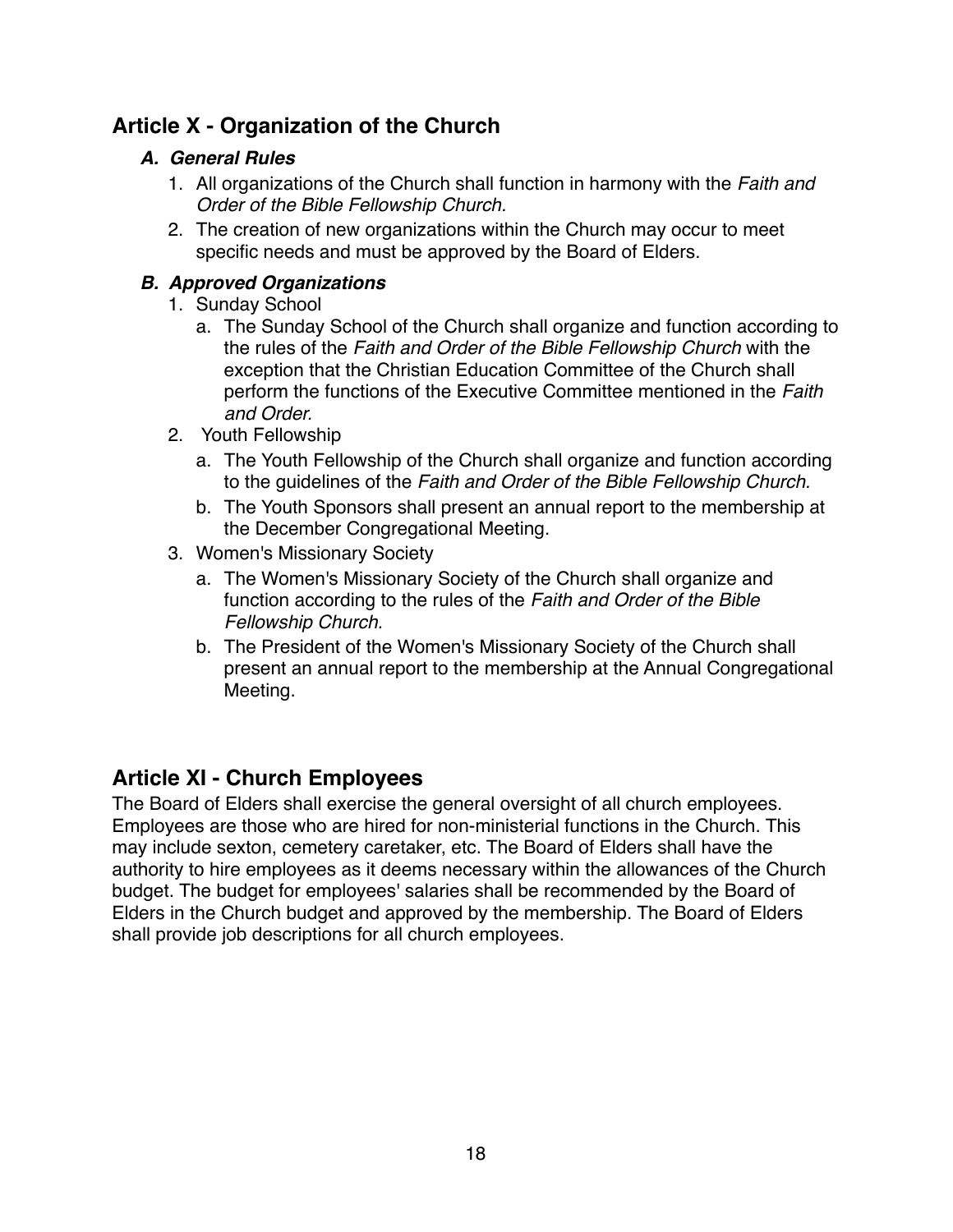## <span id="page-18-0"></span>**Article XII - Amendments**

- A. The Board of Elders shall have authority to amend the By-Laws at their discretion for two years following initial acceptances of them by the membership. Initial acceptance was given on May 20, 1992.
- B. Two years after initial approval of these By-Laws, the membership shall give final acceptance based on the majority approval of those voting.
- C. After final acceptance, amendments of these By-Laws may be made upon the recommendation of the Board of Elders and approval of the membership by a majority of those voting.
- D. Following the initial approval by the membership of these By-Laws, these By-Laws shall supersede all previous resolutions and enactments of both the Board of Elders and the membership.

## <span id="page-18-1"></span>**Article XIII - Conflict of Interest Policy**

It is the policy of Bible Fellowship Church of Zionsville to operate in a manner that is free from Conflict of Interest. The full Conflict of Interest Policy can be found in "Appendix B. I" of the Bylaws of the Bible Fellowship Church of Zionsville. As the Conflict of Interest Policy may need to be updated in future years to remain current with state and federal laws, the Board of Elders of the Bible Fellowship Church of Zionsville will have privilege to update this policy as needed by majority vote of the Board of Elders.

## <span id="page-18-2"></span>**Article XIV - Gift Acceptance Policy**

The main purpose of a gift acceptance policy is to assist the Bible Fellowship Church of Zionsville in evaluating potential gifts in order to protect the Bible Fellowship Church of Zionsville from "problem" gifts (gifts that expose the organization to risk or are inconsistent with our stated mission), and to provide guidance for the acceptance of any gift within the current framework of a non-profit organization. The full Gift Acceptance Policy can be found in "Appendix B. II" of the Bylaws of the Bible Fellowship Church of Zionsville. As the Gift Acceptance Policy may need to be updated in future years to remain current with state and federal laws, the Board of Elders of the Bible Fellowship Church of Zionsville will have privilege to update this policy as needed by majority vote of the Board of Elders.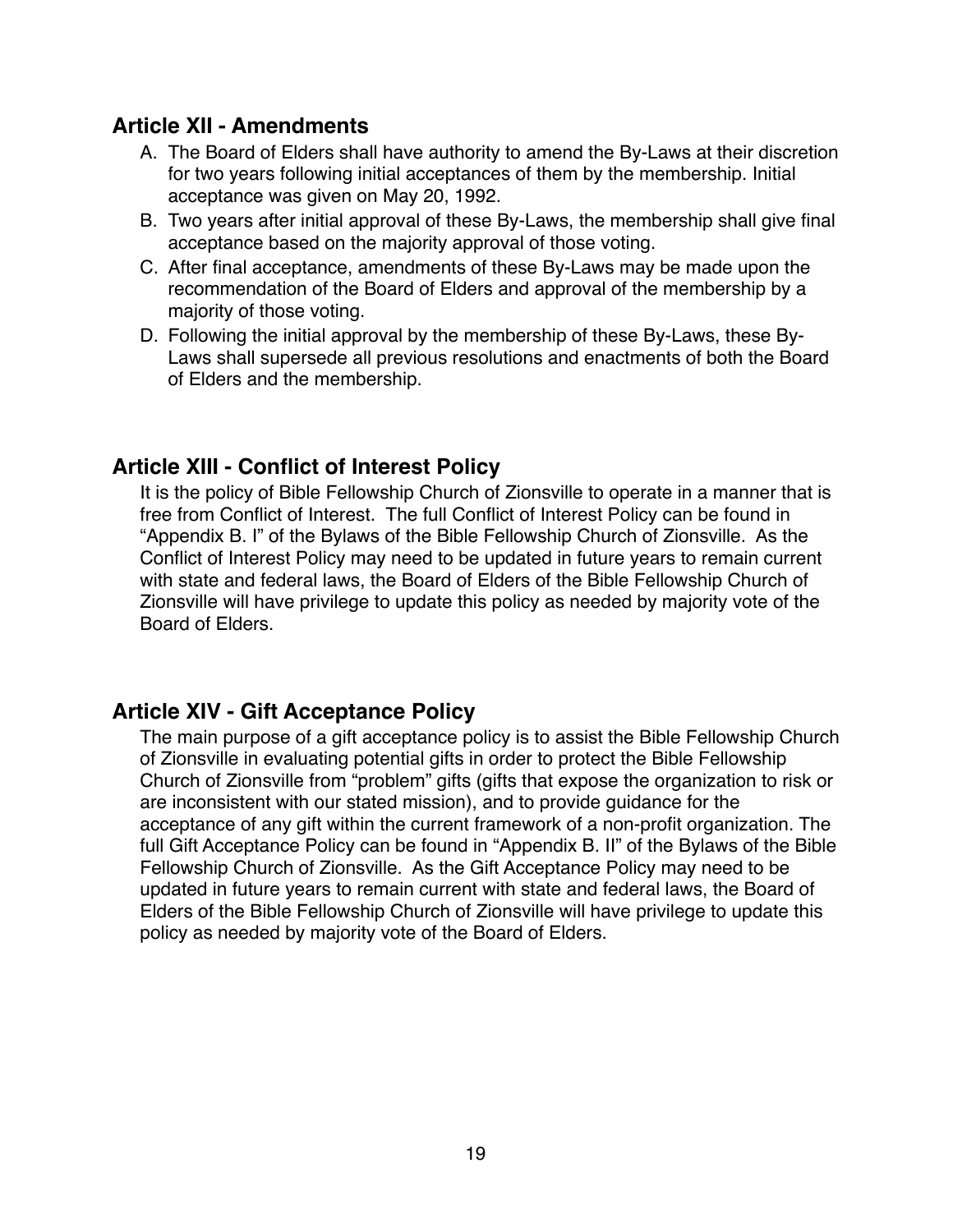## <span id="page-19-0"></span>**Article XV - Whistle Blower Policy**

The Bible Fellowship Church of Zionsville is committed to being 'above reproach' in all of its operations and functions in accordance with good governance policies and procedures. The Bible Fellowship Church of Zionsville will operate in compliance with all applicable laws, rules and regulations, including those concerning accounting and auditing, and we prohibit all fraudulent practices by any of our elders, officers, employees, or volunteers. This policy outlines a procedure for employees to report actions that an employee reasonably believes violates a law, or regulation or that constitutes fraudulent accounting or other practices. This policy applies to any matter which is related to the Bible Fellowship Church of Zionsville's business and does not relate to private acts of an individual not connected to the business of the Bible Fellowship Church of Zionsville. The full Whistle Blower Policy can be found in "Appendix B. III" of the Bylaws of the Bible Fellowship Church of Zionsville. As the Whistle Blower Policy may need to be updated in future years to remain current with state and federal laws, the Board of Elders of the Bible Fellowship Church of Zionsville will have privilege to update this policy as needed by majority vote of the Board of Elders.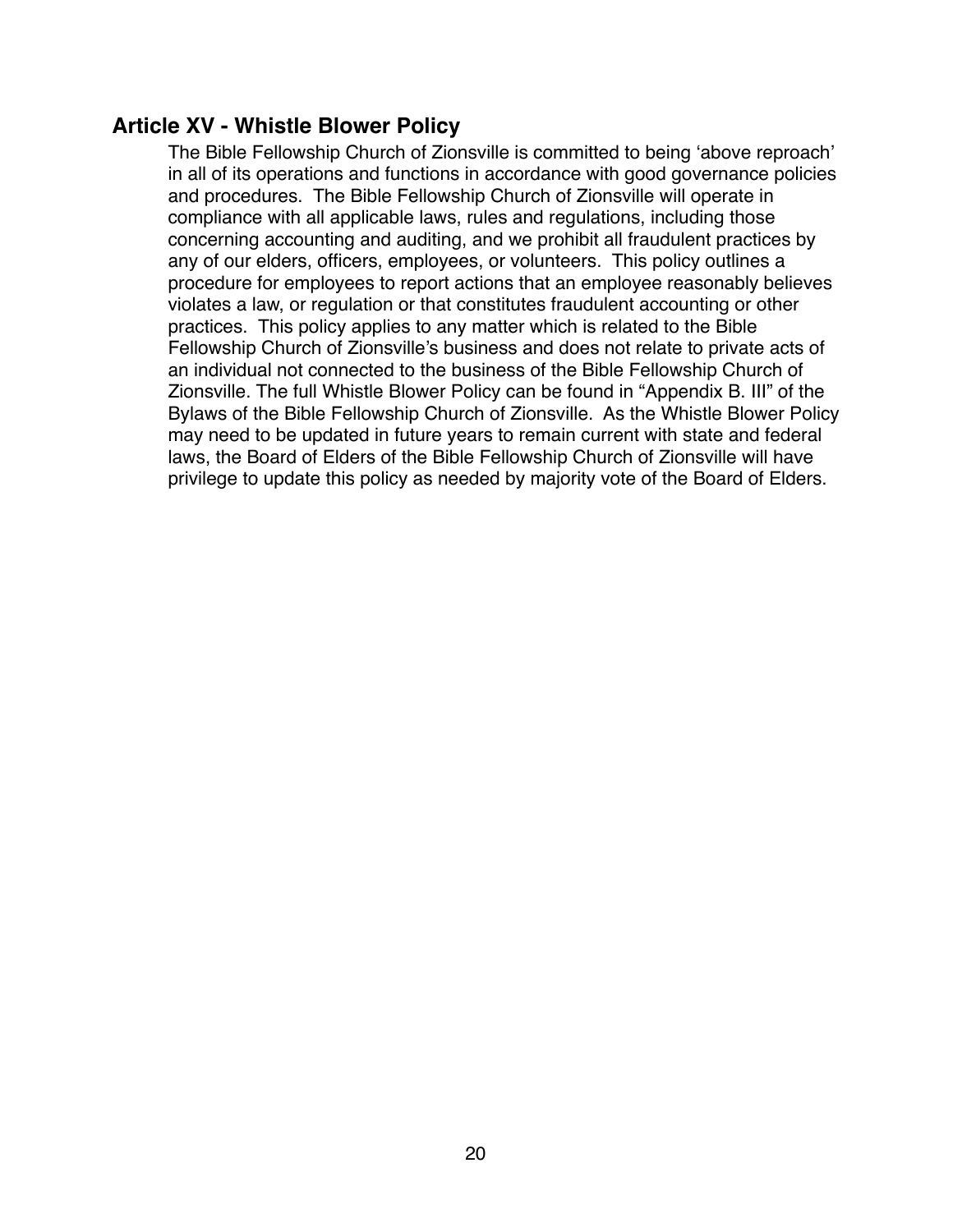#### <span id="page-20-0"></span>**SUBSTANTIVE CHANGES MADE TO THE BY-LAWS AT THE DISCRETION OF THE BOARD OF ELDERS DURING THE PERIOD FROM MAY 20, 1992 - MAY 25, 1994**

1. Under Article V-Membership

The following material was eliminated:

D. INACTIVE MEMBERSHIP

Members who absent themselves for 6 months without legitimate excuse and without showing any interest by communicating with the church shall be placed on an Inactive Membership roll. The elders shall define the term "legitimate excuse" in every case. Inactive members are not eligible to vote or hold elected church office. Any member against whom such action is taken, shall be informed of that action, and also that they may be reinstated as an active member upon resumption of their regular attendance.

- 2. Under Article VII Officers of the Church
	- In section E, part 3. Secretary-Treasurer, the following change was made:

"He shall present an annual report to the membership at the August Congregational meeting." was changed to read "He shall present a financial report to the membership at the December Congregational meeting."

- 3. Under Article IX-Committees of the Church
	- In section A.2., part c. Functions, in subpart (3) the following sentence was added: "At the discretion of the program leader, new teachers or helpers may teach or help temporarily until final approval is obtained."
	- Also in section A.3., part c. Functions, in subpart (6) the following phrase was deleted: "at the August Congregational Meeting."
	- Also in section C, the following part was added:

"In the event that new committee appointments are not made by January 1, the term of existing committees shall be extended until new committees are appointed and approved, but no later than February 1. "

4. As a result of the Board of Elders' decision to change the Church's budget year and all terms of officers and committees to a calendar year basis, there are numerous date changes throughout the By-laws. For example, the May Congregational meeting will now take place in August and the August Congregational meeting will take place in December.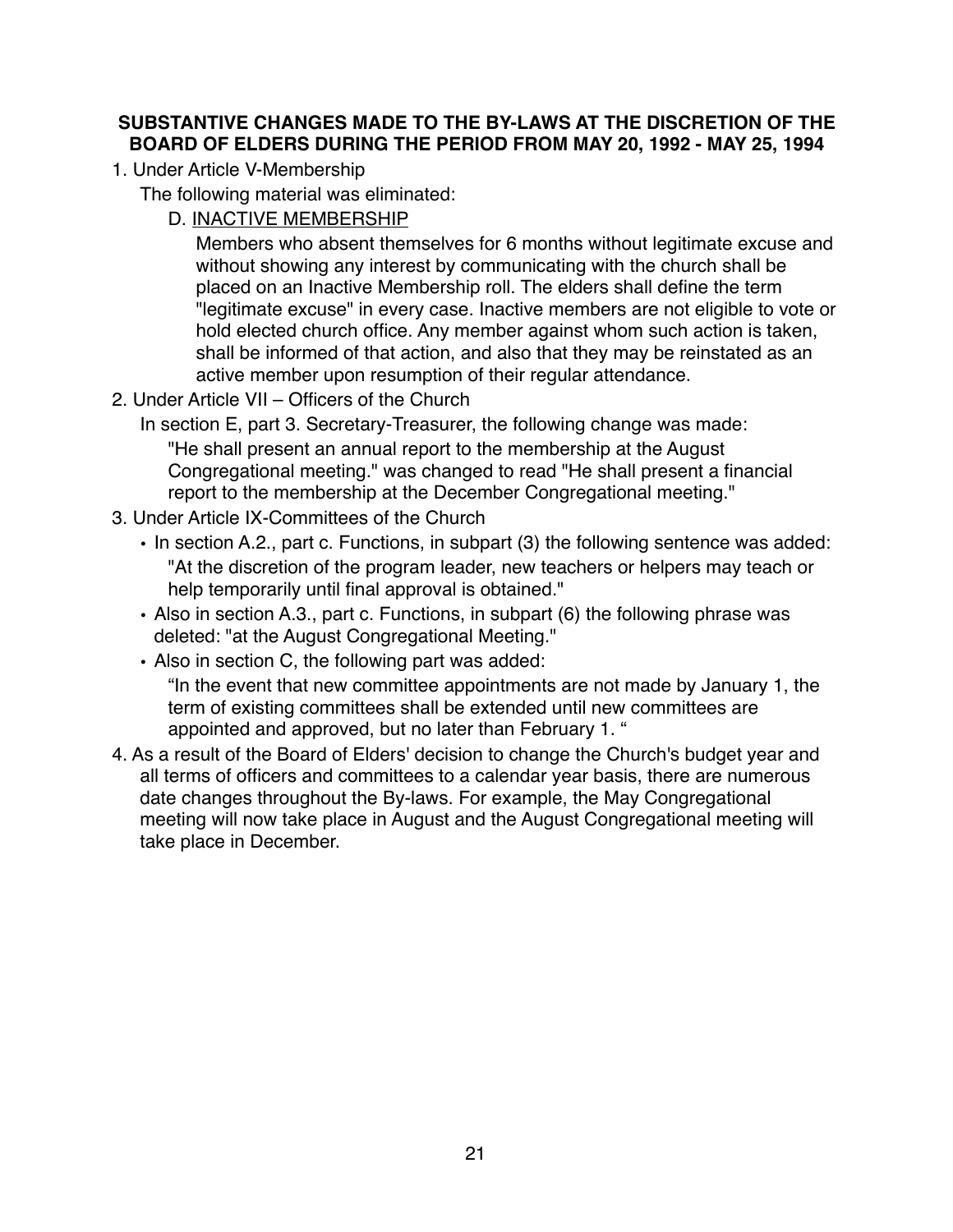# <span id="page-21-0"></span>**APPENDIX TO THE BY-LAWS**

#### <span id="page-21-1"></span>*Optional Committee Information*

According to Article IX, Part B of the church By-Laws, the Board of Elders of the Bible Fellowship Church of Zionsville has organized the following Optional Committees to assist it in carrying out the work of the Board.

- <span id="page-21-2"></span>I. Fellowship Committee
	- A. Composition The Fellowship Committee shall consist of a chairman and 3 or

more members appointed by the Pastor and approved by the Board of Elders for a term of one year.

- B. Meetings The Fellowship Committee shall meet when necessary.
- C. Functions
	- 1. The Fellowship Committee shall seek to promote a spirit of fellowship within the church.
	- 2. The Fellowship Committee shall plan and implement church fellowship activities.
	- 3. The Fellowship Committee shall appoint a subcommittee to plan and oversee after-church socials.
- <span id="page-21-3"></span>II. Missions Committee
	- A. Composition The Missions Committee shall consist of a chairman and 3 or more members appointed by the Pastor and approved by the Board of Elders for a term of one year.
	- B. Meetings The Missions Committee shall meet at least 2 times per year.
	- C. Functions
		- 1. The Missions Committee shall seek to encourage a missions spirit within the church.
		- 2. The Missions Committee shall investigate missionaries, missions projects, and church extension work in order to make recommendations to the Board of Elders concerning financial support.
		- 3. The Missions Committee shall assist the Pastor with the planning and implementation of missions conferences.
		- 4. The Missions Committee shall keep the church informed concerning missions and church extension news.
		- 5. The Missions Committee shall oversee and cooperate with the Women's Missionary Society.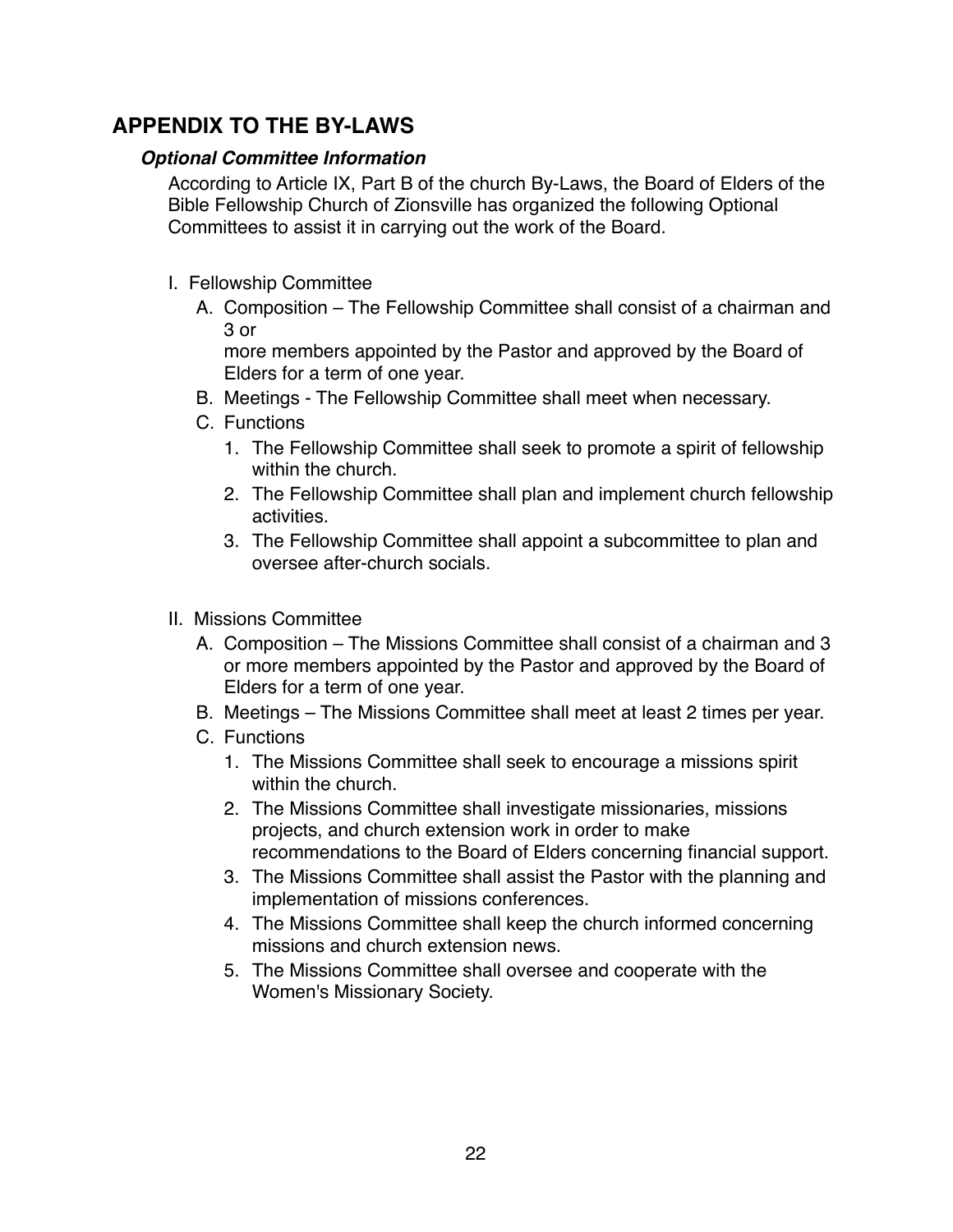- <span id="page-22-0"></span>III. Music Committee
	- A. Composition The Music Committee shall consist of a chairman and 3 or more

members appointed by the Pastor and approved by the Board of Elders for a term of one year.

- B. Meetings The Music Committee shall meet at least 3 times per year.
- C. Functions
	- 1. The Music Committee shall oversee the overall music ministry of the Church.
	- 2. The Music Committee shall schedule the special music for worship services. Selecting the hymns for worship services shall be the responsibility of the Pastor.
	- 3. The Music Committee shall assign the pianist and organist for all worship services.
	- 4. The Music Committee shall appoint the Choir Leader who shall be approved by the Board of Elders.
	- 5. The Music Committee shall plan and implement several special music programs throughout the church year.
	- 6. The Music Committee shall be responsible for inviting those with musical talent to minister at the church.
- <span id="page-22-1"></span>IV. Ordinances Committee
	- A. Composition The Ordinances Committee shall consist of a chairman and 3 or more members appointed by the Pastor and approved by the Board of Elders for a term of one year.
	- B. Meetings The Ordinances Committee shall meet when necessary.
	- C. Functions
		- 1. The Ordinances Committee shall prepare the Communion elements for the Communion Services and select elders to serve at such services.
		- 2. The Ordinances Committee shall assist the Pastor at Baptismal Services.
- <span id="page-22-2"></span>V. Property Committee
	- A. Composition The Property Committee shall consist of a chairman and 3 or more members appointed by the Pastor and approved by the Board of Elders
		- for a term of one year.
	- B. Meetings The Property Committee shall meet at least 4 times per year.
	- C. Functions
		- a. The Property Committee shall oversee and care for the physical properties of the church.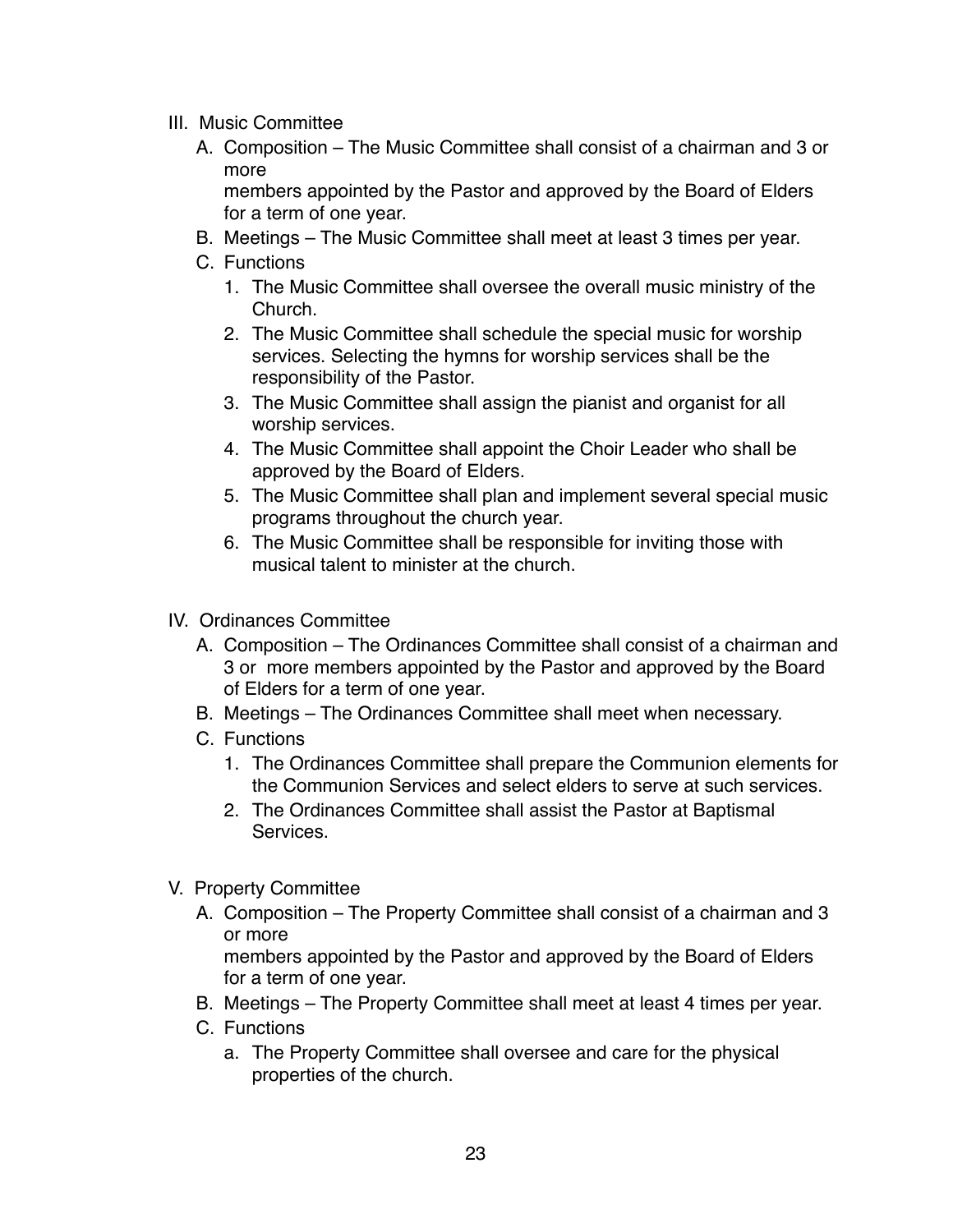- b. The Property Committee shall determine if repairs or improvements are necessary with respect the church property.
- c. The Property Committee shall be responsible for the purchase and upkeep of audio/visual equipment.

(Approved by the Board of Elders 11/14/94)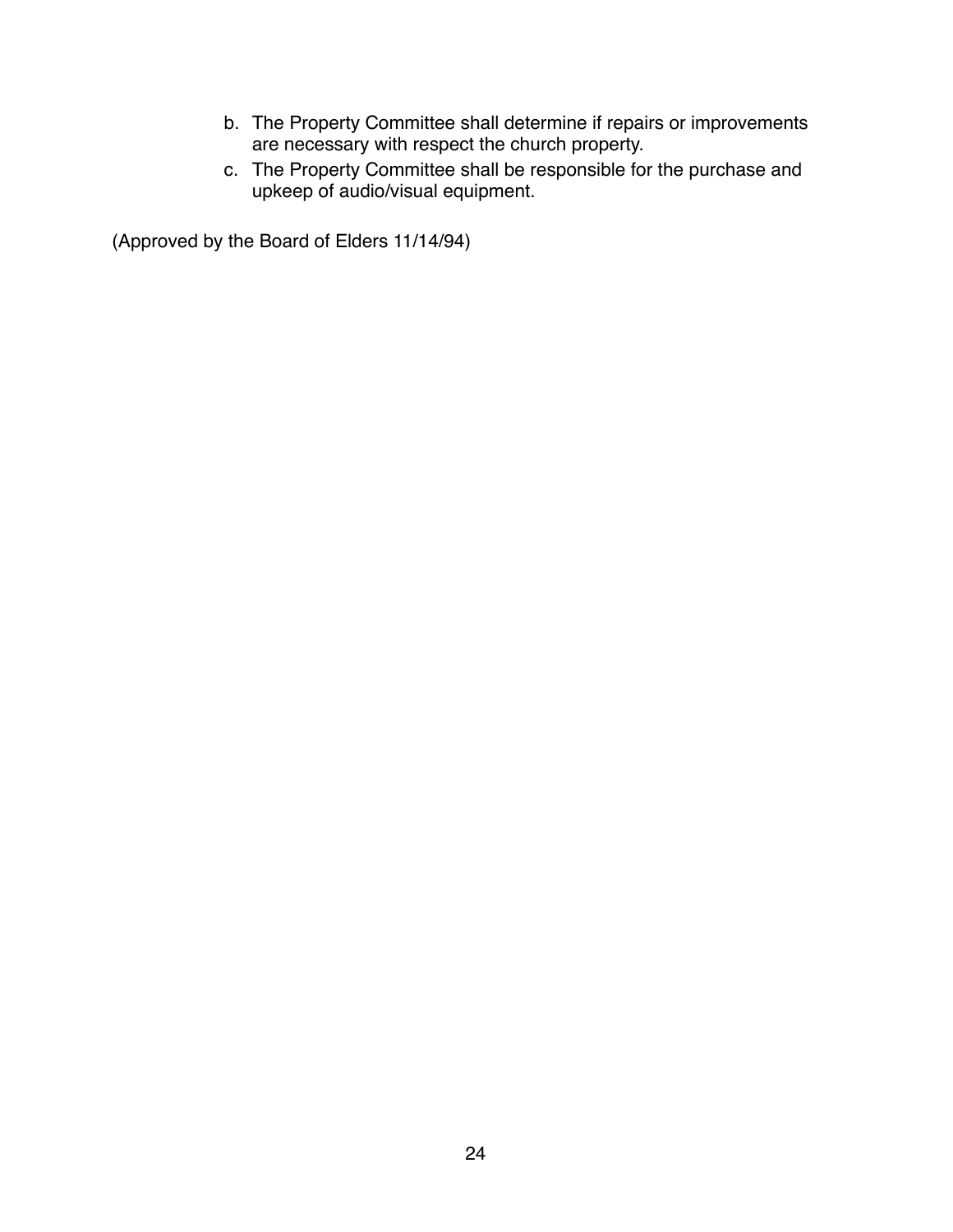#### **Appendix B - Conflict of Interest, Gift Acceptance, and Whistleblower Policies**

#### **I. Conflict of Interest Policy**

#### **1. Reason for Policy**

As a ministry initiated and sustained by God, the Bible Fellowship Church of Zionsville has a mandate to conduct all of its affairs decently and above reproach both in the sight of God and man. That accountability includes a commitment to operate with the highest level of integrity and to avoid conflicts of interest. This duty is underscored by Standard #6 of the Evangelical Council for Financial Accountability (ECFA).

As a nonprofit, tax-exempt entity, the Bible Fellowship Church of Zionsville depends on charitable contributions from the public. Maintenance of its tax-exempt status is important both for its continued financial stability and for the receipt of contributions and public support. Therefore, the IRS and state corporate and tax officials view the operations of the Bible Fellowship Church of Zionsville as a public trust, accountable to both governmental authorities and members of the public.

Among the Bible Fellowship Church of Zionsville and its Board of Elders there exists a fiduciary duty, which carries with it a broad and unbending duty of loyalty. The Board of Elders is responsible for administering the affairs of the Bible Fellowship Church of Zionsville honestly and prudently, and for exercising their best care, skill, and judgment for the sole benefit of the Bible Fellowship Church of Zionsville. Those persons shall exercise the utmost good faith in all transactions involved in their duties, and they shall not use their positions with the Bible Fellowship Church of Zionsville or knowledge gained there from for their personal benefit. The interests of the Bible Fellowship Church of Zionsville must have the first priority, and all purchases of goods and services must be affected on a basis that secures for the Bible Fellowship Church of Zionsville full competitive advantages as to product, service, and price.

#### **2. Persons Concerned**

This statement is directed to the Board of Elders as well as those employees annually designated by the Board of elders who influence the actions of the Bible Fellowship Church of Zionsville or its Board of Elders, or make commitments on their behalf. For example, this would include all who make purchasing decisions, all other persons who might be described as "management personnel," and all who have proprietary information concerning the Bible Fellowship Church of Zionsville.

#### **3. Areas in Which Conflicts May Arise**

Conflicts of interest may arise in the relations of Directors and management employees with any of the following third parties:

3.1Persons or entities supplying goods and services to the Bible Fellowship Church of Zionsville.

3.2Persons or entities from which the Bible Fellowship Church of Zionsville leases property and equipment.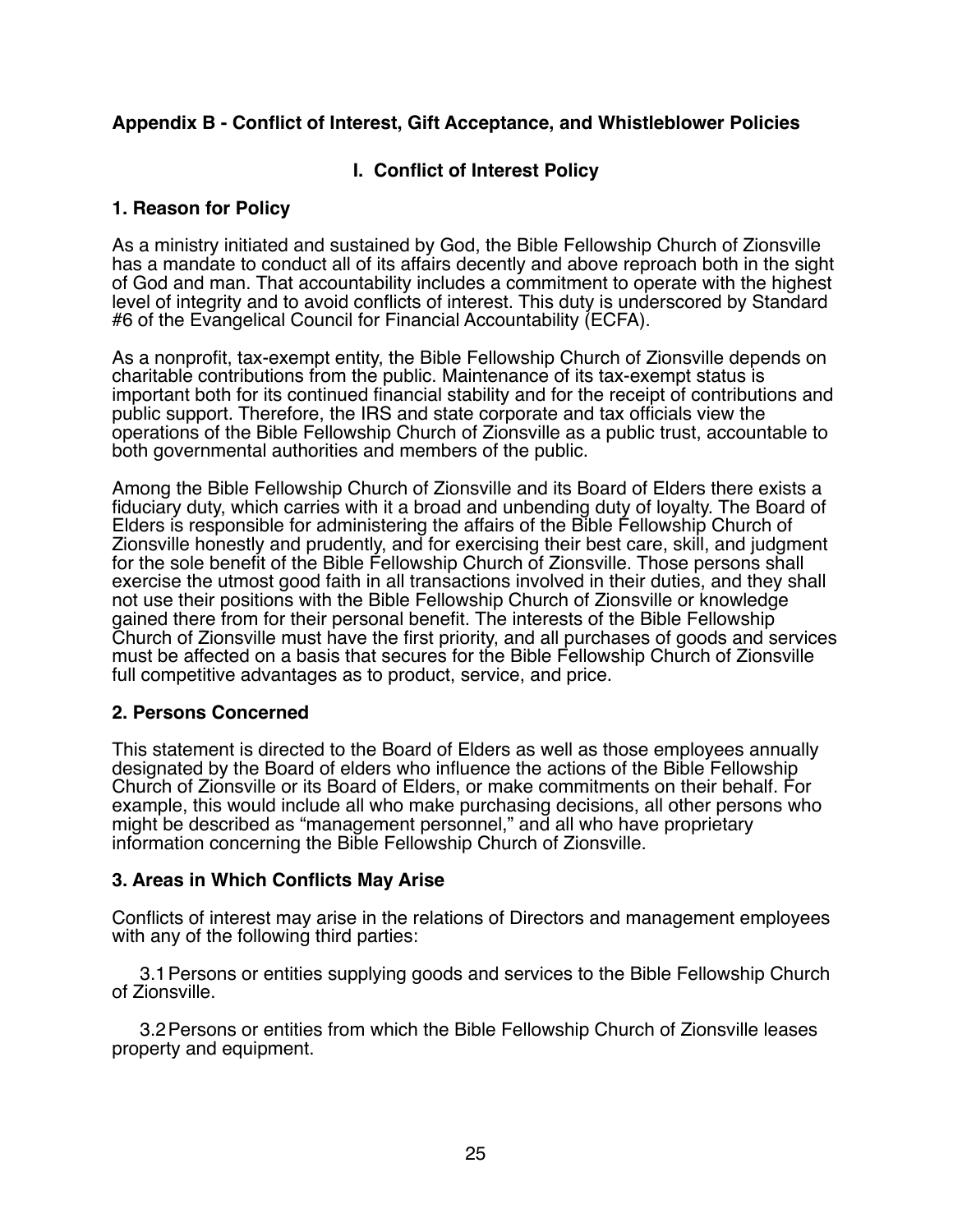3.3Persons or entities with whom the Bible Fellowship Church of Zionsville is dealing or planning to deal in connection with the gift, purchase, or sale of real estate, securities, or other property.

3.4Other ministries or nonprofit organizations that affect the operations of the Bible Fellowship Church of Zionsville.

3.5Donors and others supporting the Bible Fellowship Church of Zionsville.

#### **4. Nature of Conflicting Interest**

A material conflicting interest may be defined as an interest, direct or indirect, between any person or entity mentioned in Section 3, and a Director or management employee, which might affect, *or might reasonably be thought by others to affect,* the judgment or conduct of a Director or management employee of the Bible Fellowship Church of Zionsville. Such an interest might arise through:

4.1Owning stock or holding debt or other proprietary interests in any third party dealing with the Bible Fellowship Church of Zionsville.

4.2Holding office, serving on the Board of Elders, participating in management, or being otherwise employed (or formerly employed) in any third party dealing with the Bible Fellowship Church of Zionsville.

4.3Receiving remuneration for services with respect to individual transactions involving the Bible Fellowship Church of Zionsville.

4.4Using the Bible Fellowship Church of Zionsville's personnel, equipment, supplies, or goodwill for other than Bible Fellowship Church of Zionsville -approved activities, programs, and purposes.

4.5Receiving personal gifts or loans from third parties dealing with the Bible Fellowship Church of Zionsville. (Receipt of any gift is disapproved except gifts of nominal value, which could not be refused without discourtesy. No personal gift of money should ever be accepted.)

4.6Obtaining an interest in real estate, securities, or other property that the Bible Fellowship Church of Zionsville might consider buying or leasing.

4.7Expending staff time during the Bible Fellowship Church of Zionsville 's normal business hours for personal affairs to the detriment of work performance for the Bible Fellowship Church of Zionsville.

#### **5. Indirect Interests**

As noted above, conflicting interests may be indirect. A Director or management employee will be considered to have an indirect interest in another entity or transaction if any of the following also have an interest:

5.1A family member of a Director or management employee. (Family member is defined for these purposes as all persons related by blood or marriage.)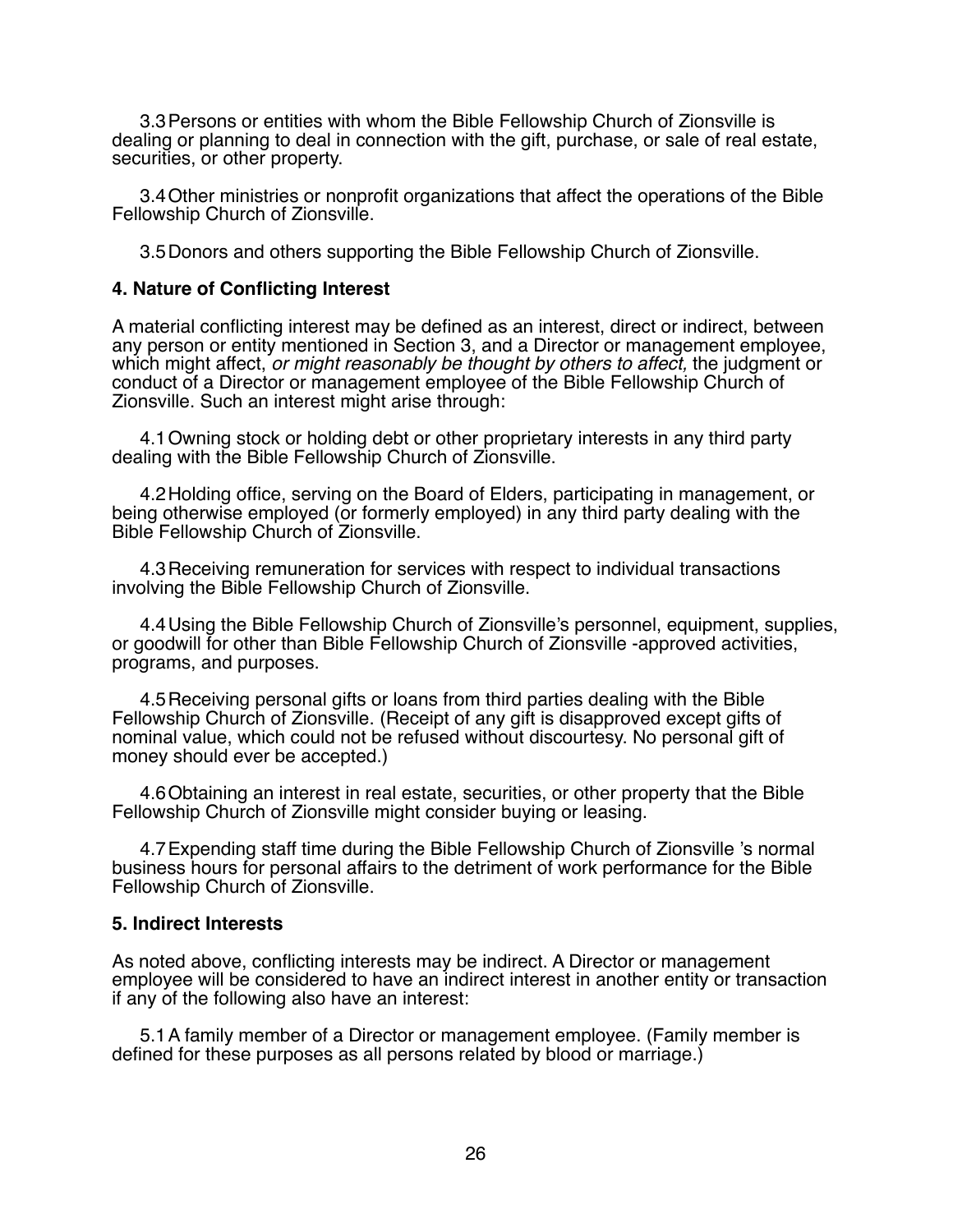5.2An estate or trust of which the Director or management employee or member of his family is a beneficiary, personal representative, or trustee.

5.3A company of which a member of the family of the Director or management employee is an officer, director, or employee, or in which he has ownership or other proprietary interests.

#### **6. Interpretation of This Policy**

The areas of conflicting interest listed above and the relations in those areas which may give rise to conflict, are not exhaustive. Conceivably, conflicts might arise in other areas or through other relations. It is assumed that the Board of Elders, Directors, and management employees will recognize such areas and relation by analogy.

The fact that one of the interests described in Section 4 exists does not necessarily mean that a conflict exists, or that the conflict, if it exists, is material enough to be of practical importance, or if material, that upon full disclosure of all relevant facts and circumstances that it is necessarily adverse to the interests of the Bible Fellowship Church of Zionsville. However, *it is the policy of the Board that the existence of any of the interests described in Section 4 shall be disclosed before any transaction is consummated.* It shall be the continuing responsibility of the Board of Elders, Directors, and management employees to scrutinize their transactions with outside business interests and relationships for potential conflicts and to immediately make such disclosures.

Disclosure should be made to the Board of Elders (or if one of them is the one with the conflict, then to the Chairman of the Board of Elders), who shall bring these matters to the attention of the Board of Elders. The Board of Elders shall then determine whether a conflict exists and is material, and in the presence of an existing material conflict, whether the contemplated transaction may be authorized as just, fair, and reasonable as to the Bible Fellowship Church of Zionsville. The decisions on these matters are the sole discretion of the Board of Elders. The Board of Elders's first concern must be the welfare of the Bible Fellowship Church of Zionsville and the advancement of its purposes.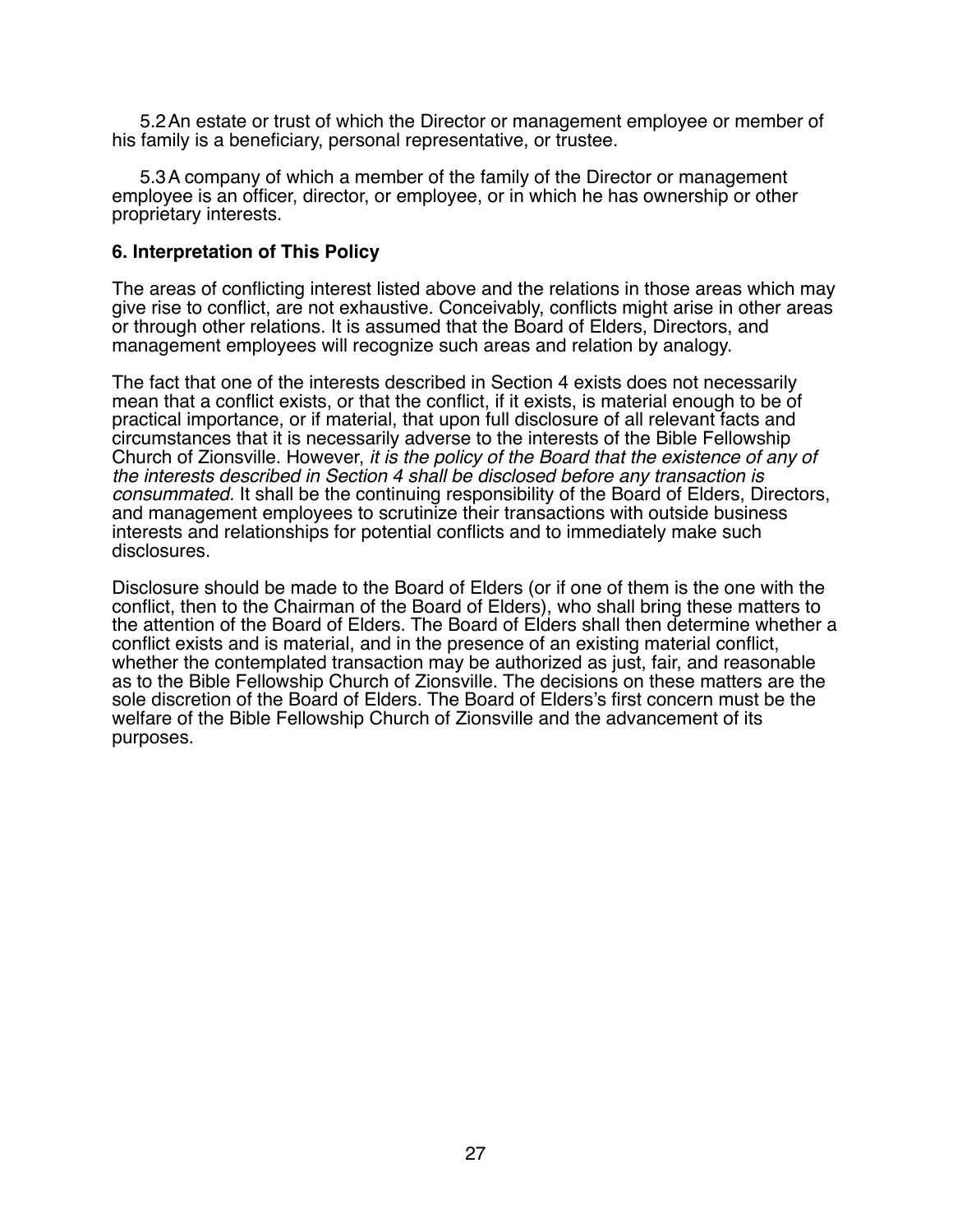#### **Certification**

I have carefully read the foregoing Statement of Policy concerning Conflicts of Interest and the accompanying Resolution of the Bible Fellowship Church of Zionsville Board of Elders. In signing this certificate, I have considered not only the literal expression of the policy, but also its intents. I hereby certify that, *except as hereinafter stated,* I do not, to the best of my knowledge: (1) have any of the relations with any person or firm of the classes listed above; and (2) I have no interests conflicting with the interests of this Bible Fellowship Church of Zionsville , nor do I have any relationship that may appear conflicting.

THE EXCEPTIONS ARE:

If any situation should arise in the future which I believe may involve me in a conflict of interest, I will promptly and fully disclose the circumstances to the Chairman of the Board of Elders, directly.

\_\_\_\_\_\_\_\_\_\_\_\_\_\_\_\_\_\_\_\_\_\_\_\_\_\_\_\_\_\_\_\_\_\_\_\_\_\_\_\_\_\_\_\_\_\_\_\_\_\_\_\_\_\_ (Signature)

\_\_\_\_\_\_\_\_\_\_\_\_\_\_\_\_\_\_\_\_\_\_\_\_\_\_\_\_\_\_\_\_\_\_\_\_\_\_\_\_\_\_\_\_\_\_\_\_\_\_\_\_\_\_ (Date)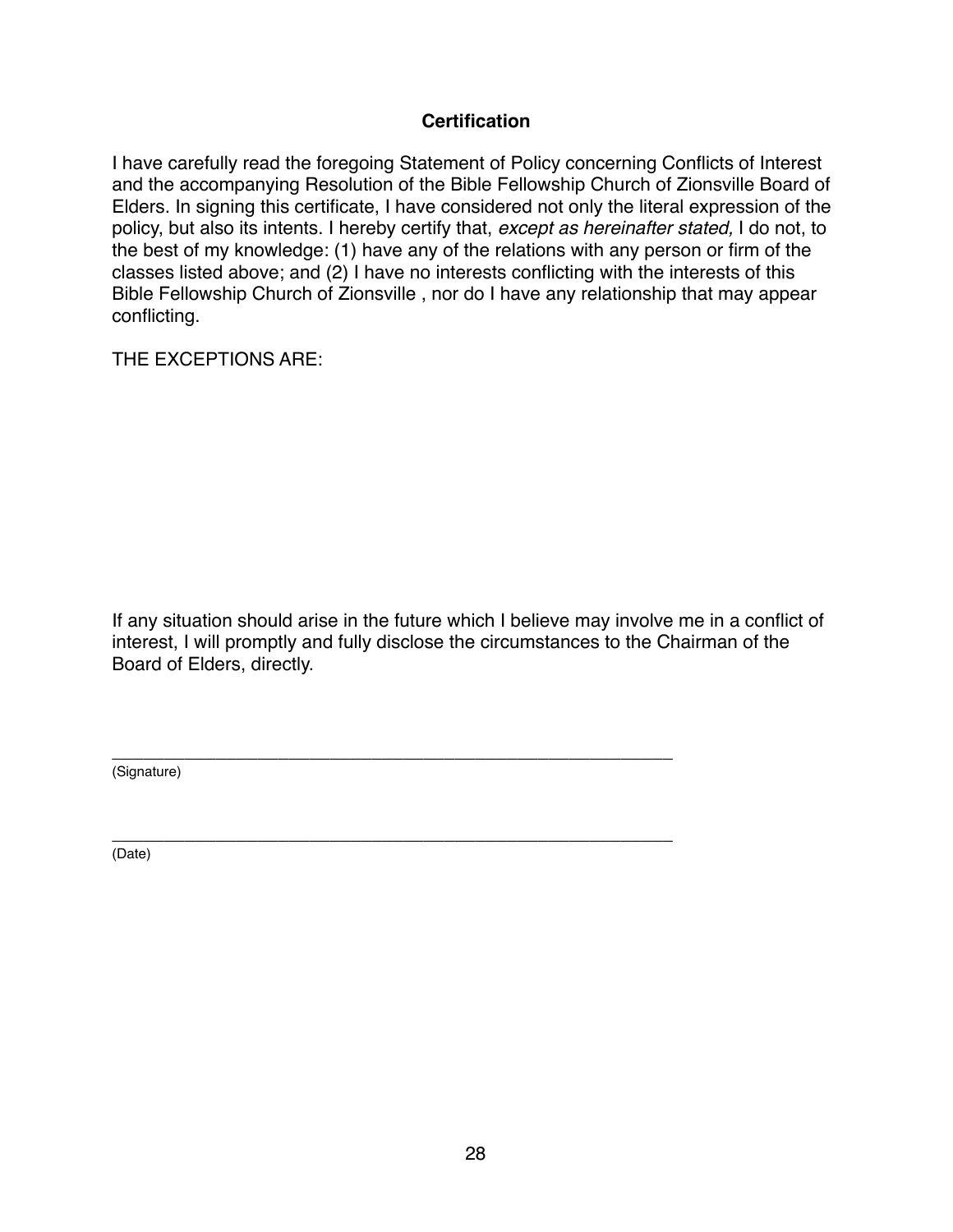## **Related-Party Board Resolution**

RESOLVED, that in order to assist the Bible Fellowship Church of Zionsville in avoiding harm from conflicts of interest between the Bible Fellowship Church of Zionsville and its board members, officers, or management staff, the following conflict of interest policy is hereby adopted. It is hereby established as the policy of the Bible Fellowship Church of Zionsville that Related-Party Transactions (as defined below) must meet the following requirements:

- 1. For the purposes of this Policy, the term "Related Party" shall mean any member of the Bible Fellowship Church of Zionsville Board of Elders, any Director, or any relative of any such person within the second degree, whether related by blood or marriage, and any organization in which any such person(s) is an owner, partner, or shareholder.
- 2. In addition, for the purposes of this Policy, the term "Related-Party Transaction" shall mean any relationship between the Bible Fellowship Church of Zionsville and a Related Party pursuant to which the Bible Fellowship Church of Zionsville is to pay compensation for services, materials, or products.
- 3. If the transaction is one that would lend itself to competitive bidding, the Board of Elders or Appropriate Committee shall obtain not less than two (and preferably three or more) competing bids or proposals to provide the desired products and/or services. In soliciting and accepting such bids or proposals, Appropriate Committee shall not provide any person who is solicited to bid or who actually bids on the contract with access to any information contained in any of the bids of others until after the contract has been awarded by the Bible Fellowship Church of Zionsville Board of Elders or an Appropriate Committee. Any information given to or any questions asked of any bidder shall be given to or asked of each and every other bidder. It shall be noted, however, that the contract does not necessarily have to be awarded to the person making the lowest price bid, if management is otherwise persuaded that to contract with a person who has not made the lowest bid would be in the best interest of the Bible Fellowship Church of Zionsville. A decision maker—that is, an Elder or Committee Chairman should never be in a position to deal directly with a relative in a related-party transaction.
- 4. A Related-Party Transaction in which an Elder or Appropriate Committee Member is a Related Party must be approved by the Board of Elders prior to any commitment by the Bible Fellowship Church of Zionsville or any of its Departments to any such transaction. All of the material terms and conditions of the Related-Party Transaction shall be described in writing and provided to the Board of Elders, together with the written request for approval of any such Related-Party Transaction.
- 5. Related-Party Transactions of amounts greater than \$1,000 in which any member of the Bible Fellowship Church of Zionsville Board of Elders or Appropriate Committee Member is a Related Party shall be approved by the Board of Elders. This shall be determined by a vote of not less than a majority of the members present, without including the vote of any director who is a Related Party in the Related-Party Transaction. All of the material terms and conditions of the Related-Party Transaction shall be described in writing and provided to the Board of Elders prior to the Bible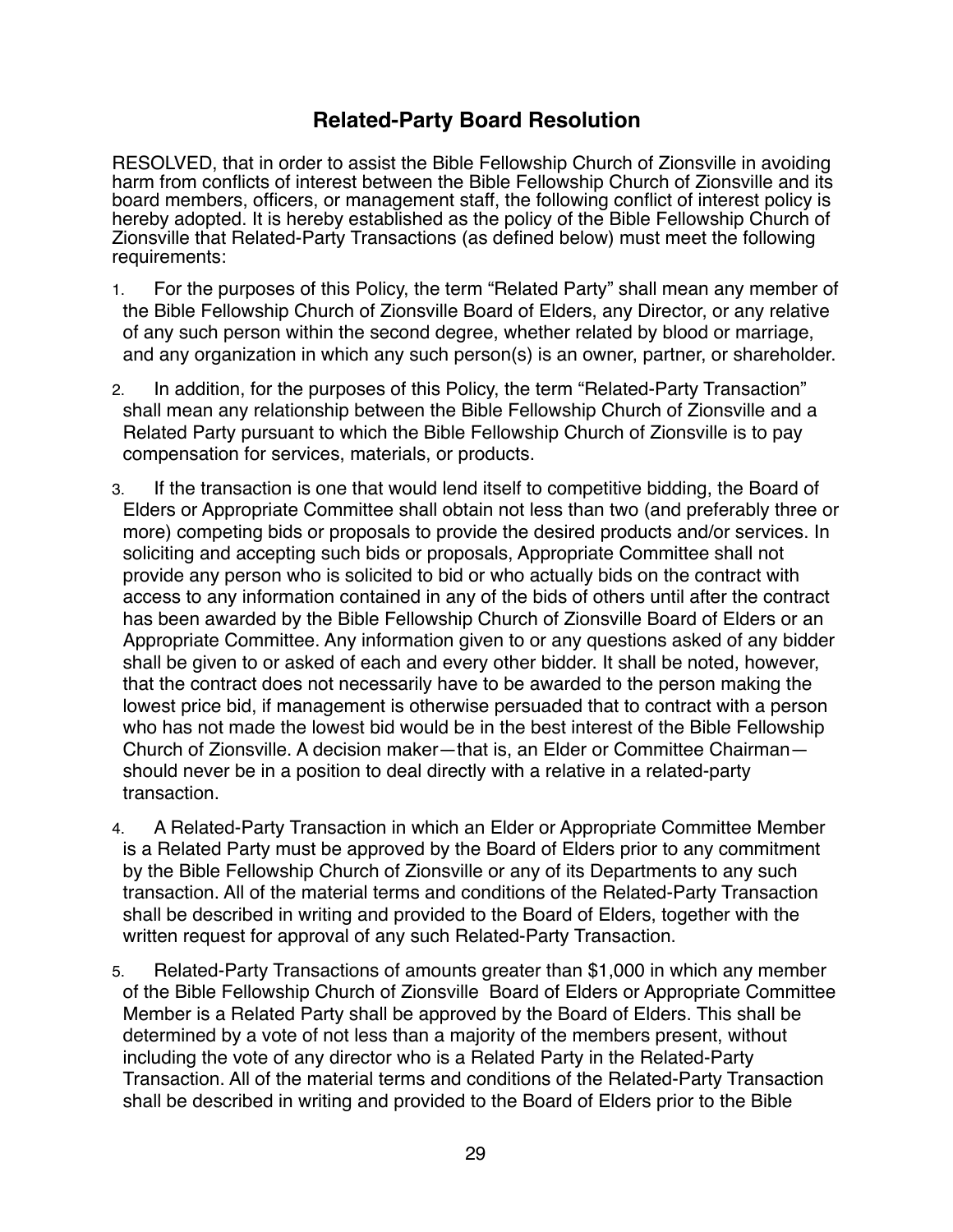Fellowship Church of Zionsville Board of Elders's being committed to any such contract.

6. Related-Party Transactions which provide for ongoing or continuing services or product sales to the Bible Fellowship Church of Zionsville on an as-needed basis shall be reviewed and approved by the Board of Elders, as the case may require. This shall occur not less often than once each year, and will not require a transaction-bytransaction approval.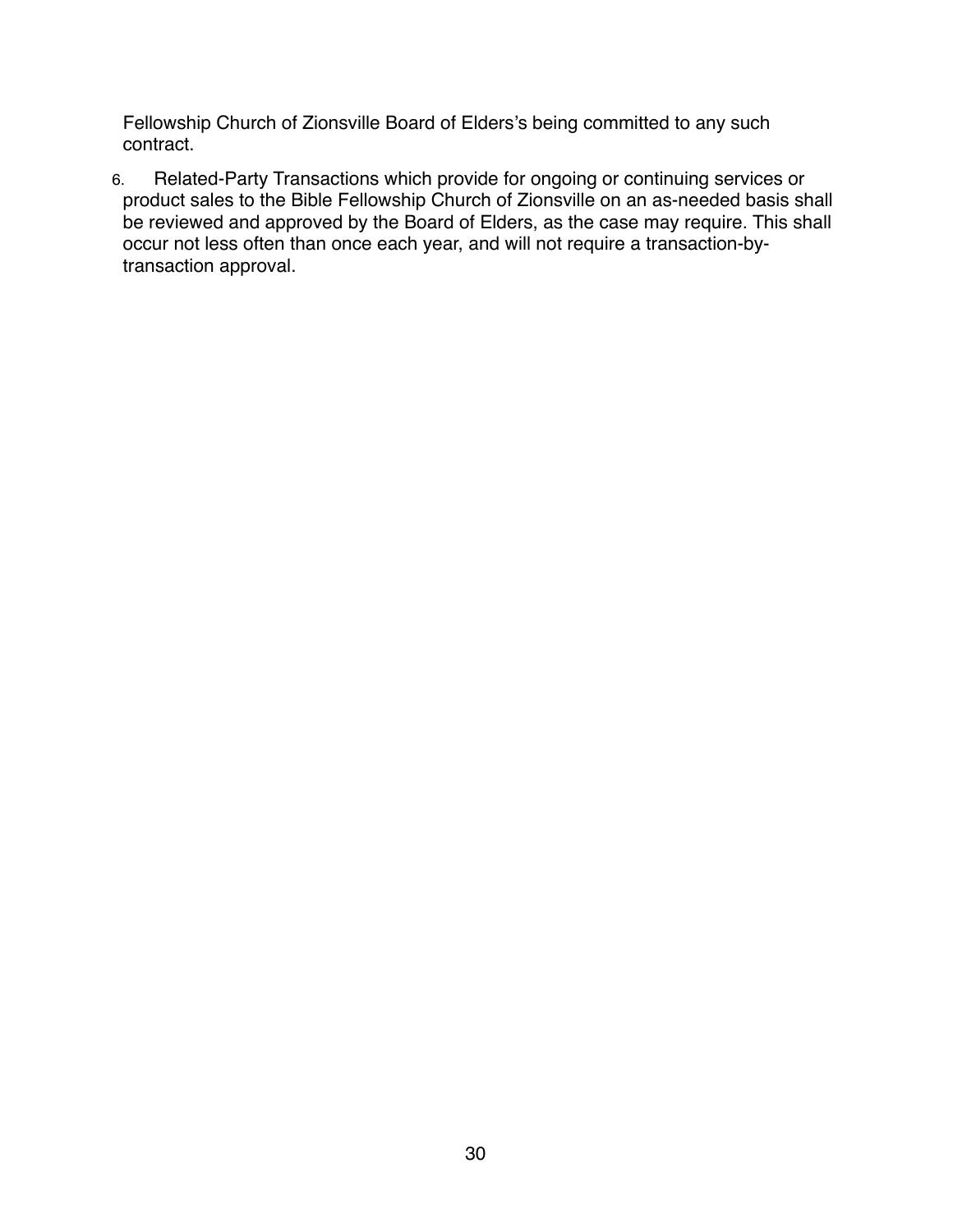# <span id="page-30-1"></span><span id="page-30-0"></span>**CONFLICT OF INTEREST/RELATED PARTY QUESTIONNAIRE**

A conflict of interest may relate to you, your spouse, family members, business interests, and/or associates. Conflicts of interest may arise when one party has the ability to significantly influence the management or operating policies of the other, to the extent that one of the transacting parties might be prevented from fully pursuing the interests of the Bible Fellowship Church of Zionsville rather than his/her own separate or related-party interests.

|                                                                                                                                                                                                                                                    | to date:                                                       | Yes* | No |
|----------------------------------------------------------------------------------------------------------------------------------------------------------------------------------------------------------------------------------------------------|----------------------------------------------------------------|------|----|
| 1. I (or a party related to me) hold, directly or indirectly, a position<br>of financial interest in an outside concern from which the Bible<br>Fellowship Church of Zionsville secures goods or services.                                         |                                                                |      |    |
| I (or a related party of mine) render directive, managerial, or<br>2.<br>consultative services to, or am an employee of, any outside concern<br>that does business with the Bible Fellowship Church of Zionsville.                                 |                                                                |      |    |
| 3. I have accepted gifts or other benefits from any outside<br>concern that does, or is seeking to do, business with<br>the Bible Fellowship Church of Zionsville.                                                                                 |                                                                |      |    |
| I have participated in management decisions concerning<br>4.<br>transactions that affect or benefit me, my family, or my<br>personal financial interests (other than ordinary management<br>decisions on employment matters such as compensation). |                                                                |      |    |
| I (or a related party of mine) have been indebted to<br>5.<br>the Bible Fellowship Church of Zionsville at some time during<br>the above stated period.<br>(If so, please note the nature, date, terms, and amount.)                               |                                                                |      |    |
| 6.<br>me (or a related party of mine) at some time during the<br>above stated period.                                                                                                                                                              | The Bible Fellowship Church of Zionsville has been indebted to |      |    |
| (If so, please note the nature, date, terms, and amount.)                                                                                                                                                                                          |                                                                |      |    |
|                                                                                                                                                                                                                                                    |                                                                |      |    |

\*If you answered "Yes" to any of these statements, please provide further explanation and information on any related-party transactions.

(Signature)

 $\overline{a}$ (Date)

 $\overline{a}$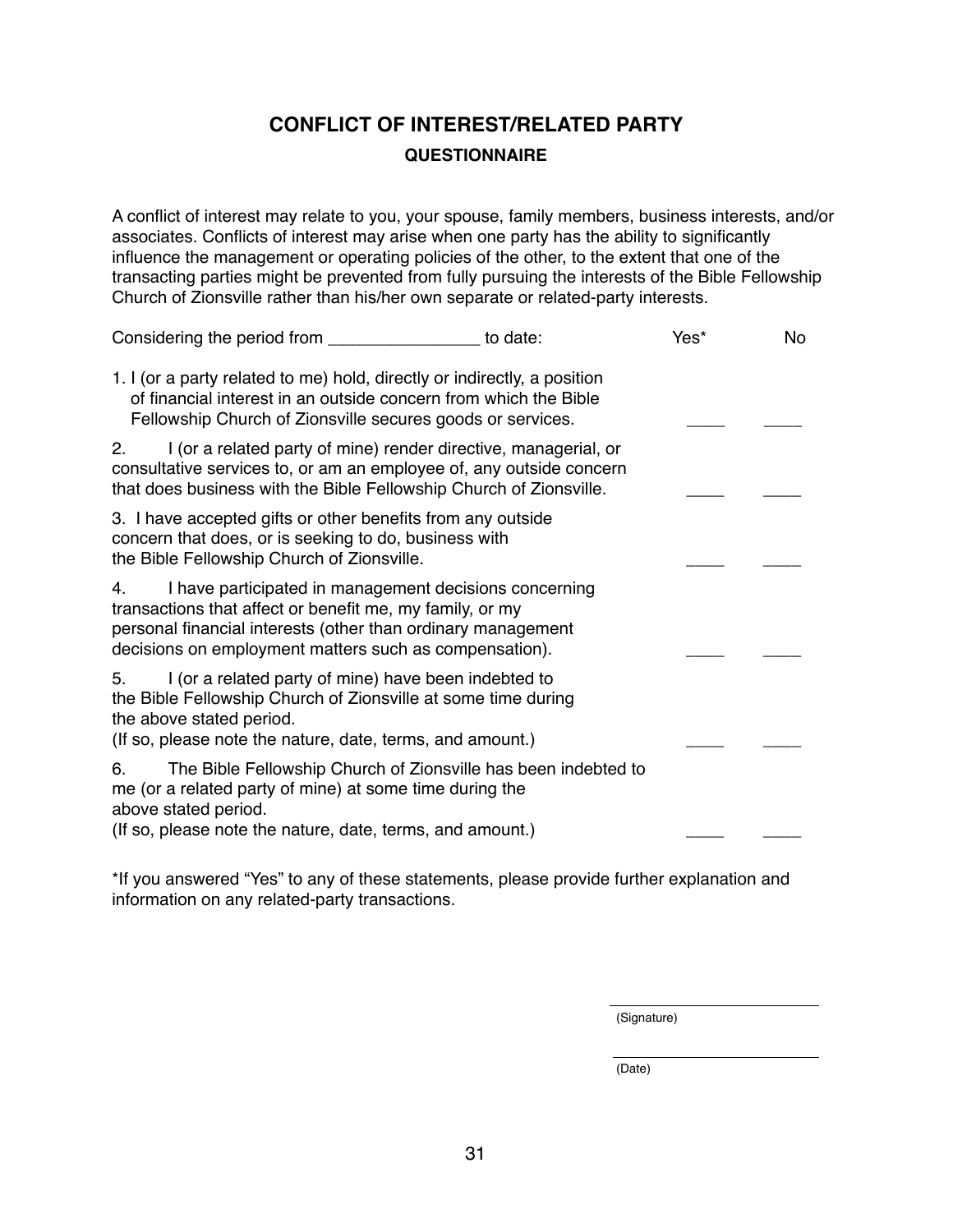#### **Gift Acceptance Policy**

Acceptance of any contribution, gift or grant is at the discretion of the Bible Fellowship Church of Zionsville. The Bible Fellowship Church of Zionsville will not accept any gift unless it can be used or expended consistently with the purpose and mission of the Bible Fellowship Church of Zionsville.

No irrevocable gift, whether outright or life-income in character, will be accepted if under any reasonable set of circumstances the gift would jeopardize the donor's financial security.

The Bible Fellowship Church of Zionsville will refrain from providing advice about the tax or other treatment of gifts and will encourage donors to seek guidance from their own professional advisors to assist them in the process of making their decision.

The Bible Fellowship Church of Zionsville will accept donations of cash or publicly traded securities. Gifts of in-kind services will be accepted at the discretion of the Bible Fellowship Church of Zionsville.

Certain other gifts, real property, personal property, in-kind gifts, non-liquid securities, and contributions whose sources are not transparent or whose use is restricted in some manner, must be reviewed prior to acceptance due to the special obligations raised or liabilities they may pose for the Bible Fellowship Church of Zionsville.

The Bible Fellowship Church of Zionsville will provide acknowledgments to donors meeting IRS substantiation requirements for property received by the Bible Fellowship Church of Zionsville as a gift. However, except for gifts of cash and publicly traded securities, no value shall be ascribed to any receipt or other form of substantiation of a gift received by Bible Fellowship Church of Zionsville.

The Bible Fellowship Church of Zionsville will respect the intent of the donor relating to gifts for restricted purposes and those relating to the desire to remain anonymous. With respect to anonymous gifts, the Bible Fellowship Church of Zionsville will restrict information about the donor to only those staff members with a need to know.

The Bible Fellowship Church of Zionsville will not compensate, whether through commissions, finders' fees, or other means, any third party for directing a gift or a donor to the Bible Fellowship Church of Zionsville.